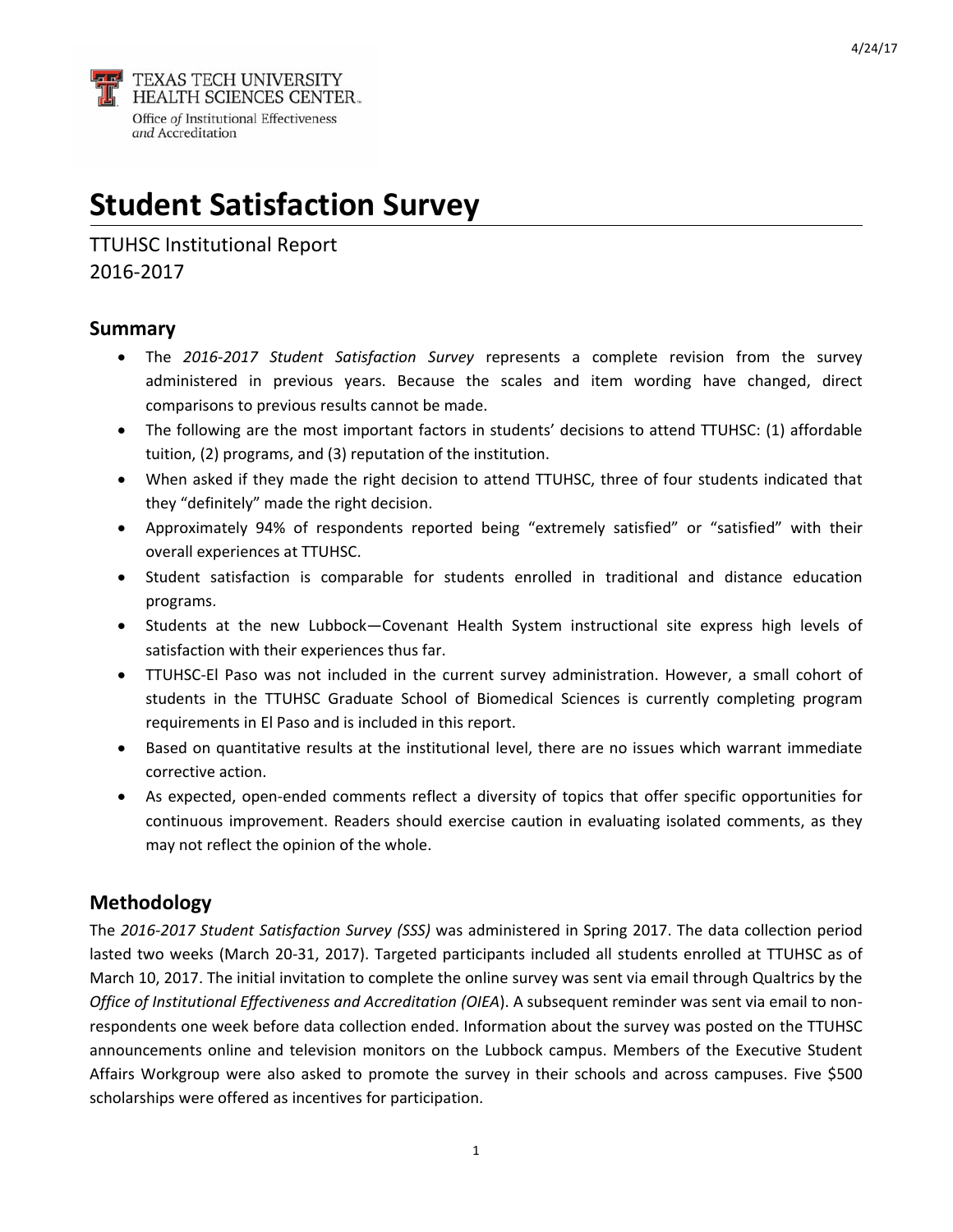# **Demographics**

A total of 1,748 of 4,650 students responded to the survey, resulting in a response rate of 38%. Respondents represented the following schools and campuses.

| <b>SCHOOL</b>                                   | <b>CAMPUS</b>                                 |
|-------------------------------------------------|-----------------------------------------------|
| Graduate School of Biomedical Sciences (GSBS)   | Abilene (ABL)<br>$\bullet$                    |
| School of Health Professions (SHP)<br>$\bullet$ | Amarillo (AMA)<br>٠                           |
| School of Medicine (SOM)                        | Dallas/Ft. Worth (DFW)<br>٠                   |
| School of Nursing (SON)                         | El Paso (EP)<br>٠                             |
| School of Pharmacy (SOP)<br>٠                   | Lubbock (LBB)<br>$\bullet$                    |
|                                                 | Lubbock-Covenant Health System (LBB-COV)<br>٠ |
|                                                 | Midland (MDL)<br>$\bullet$                    |
|                                                 | Odessa (ODS)<br>٠                             |
|                                                 | Distance education (DIST) <sup>a</sup><br>٠   |

<sup>a</sup> Respondents were classified as distance education students if they self-reported that 50% or more of their coursework is *completed through distance education.*

*Figure 1* illustrates the response rates for each school. Response rates are calculated by dividing the number of respondents in each school by the total number of targeted students in that school. (*Note: The number of respondents is provided at the bottom of each bar.*) With the highest student enrollment at TTUHSC, SON also had the highest number of survey respondents (=585) but the lowest response rate (=31%) across schools. With the lowest student enrollment at TTUHSC, GSBS also had the lowest number of survey respondents (=110) but the highest response rate (=63%) across all schools.



*Figure 2* illustrates the percent of respondents by campus affiliation. Lubbock respondents (=45%) constituted the largest sub‐group. One‐fourth of respondents (=25%) reported that the majority of the coursework in their programs is completed via distance education. The remaining respondents were distributed across TTUHSC locations.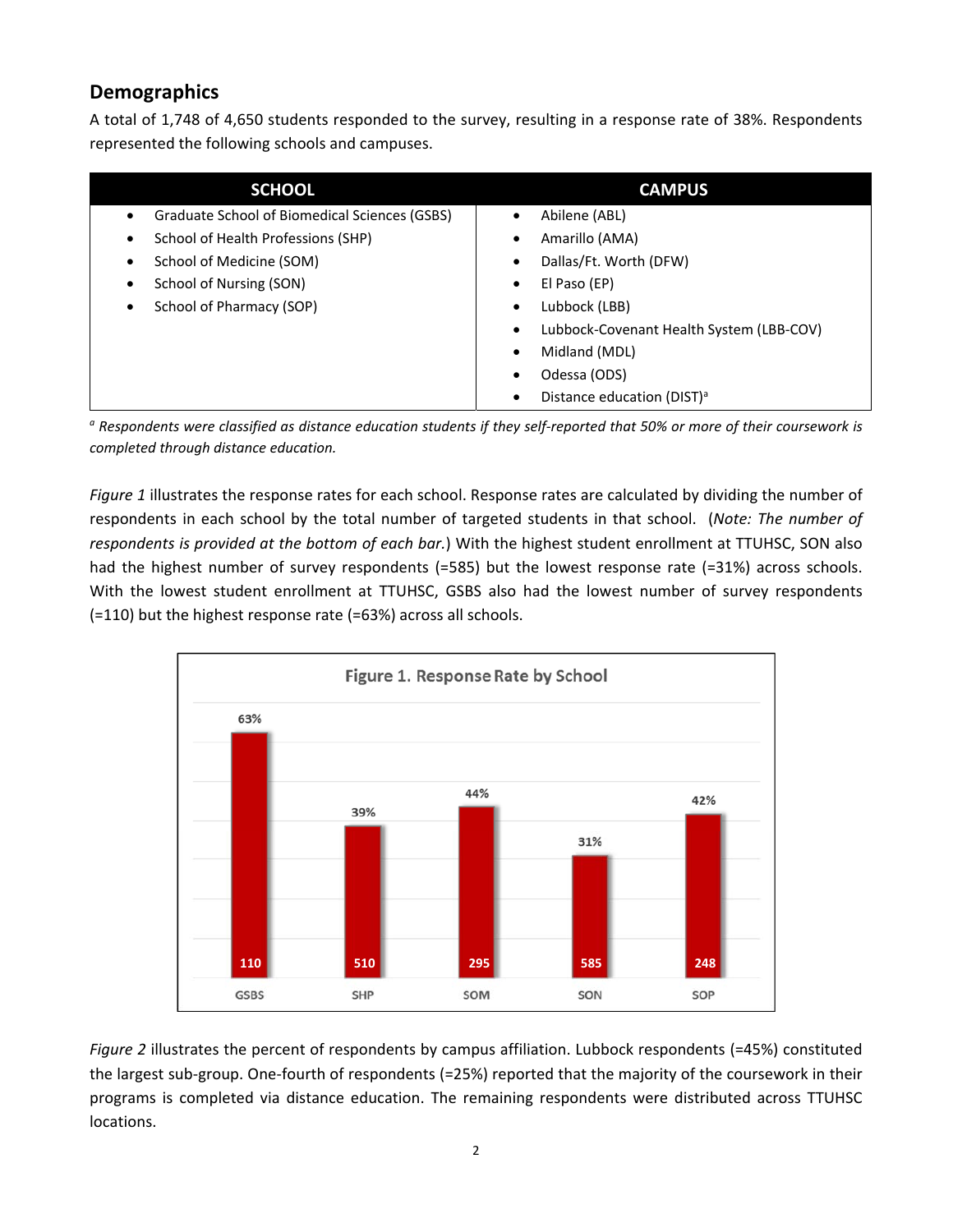

In addition to school and location, respondents provided their gender and race/ethnicity. *Figures 3 and 4* provide the corresponding breakdowns. More than seven of ten respondents (=72%) were female, which aligns with the overall student population. For race/ethnicity, *White* students constituted the largest sub‐ group, and *Hispanic/Latino* and *Asian* students constituted the next largest sub‐groups, which also correspond with the overall student population.

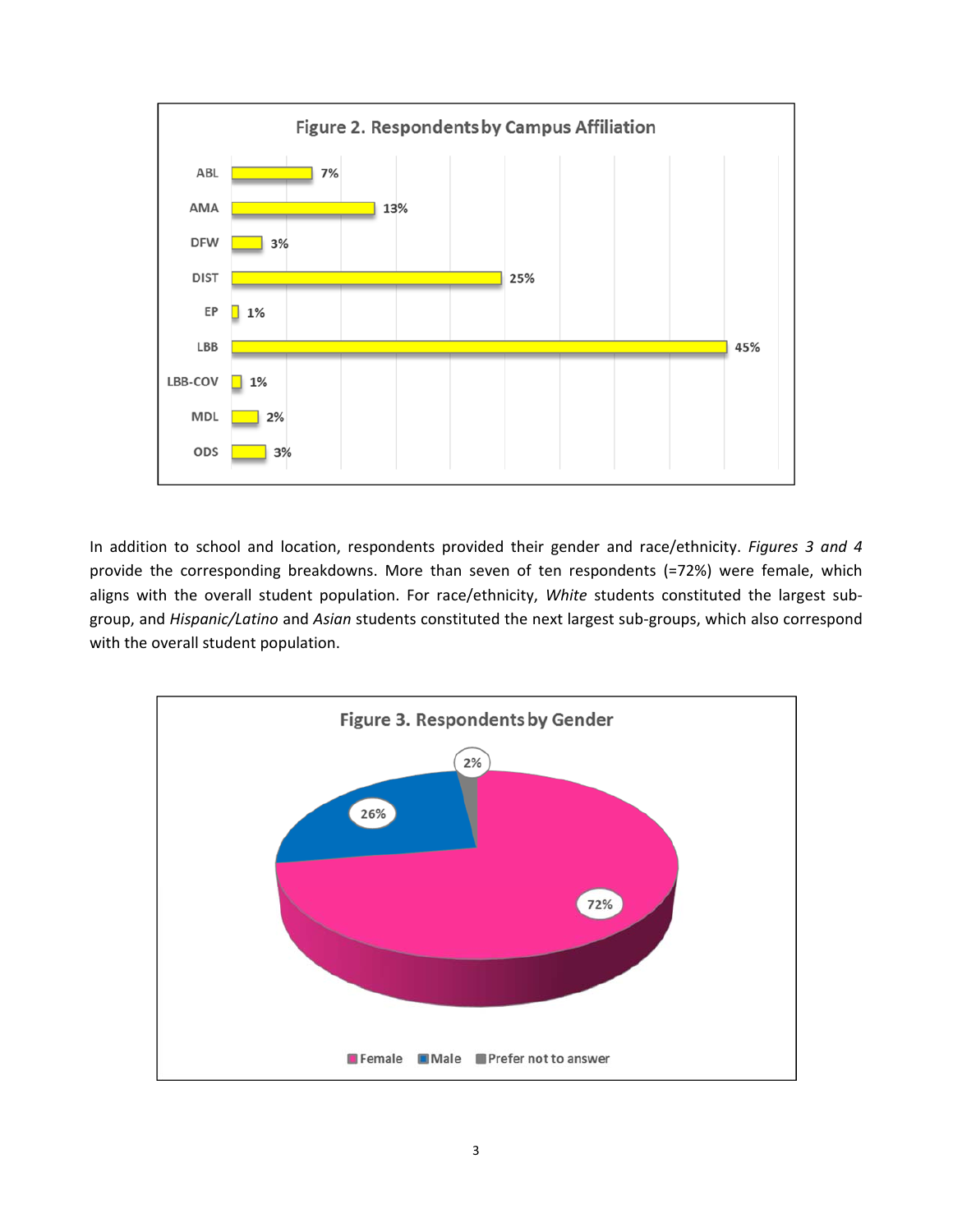

## **Results**

**Quantitative Data.** Respondents were asked to rank the most important factors in their decision to attend TTUHSC using a five‐point scale *(5=Extremely important, 4=Very important, 3=Moderately important, 2=Slightly important, 1=Not at all important). Figure 5* illustrates the mean level of importance for each factor.

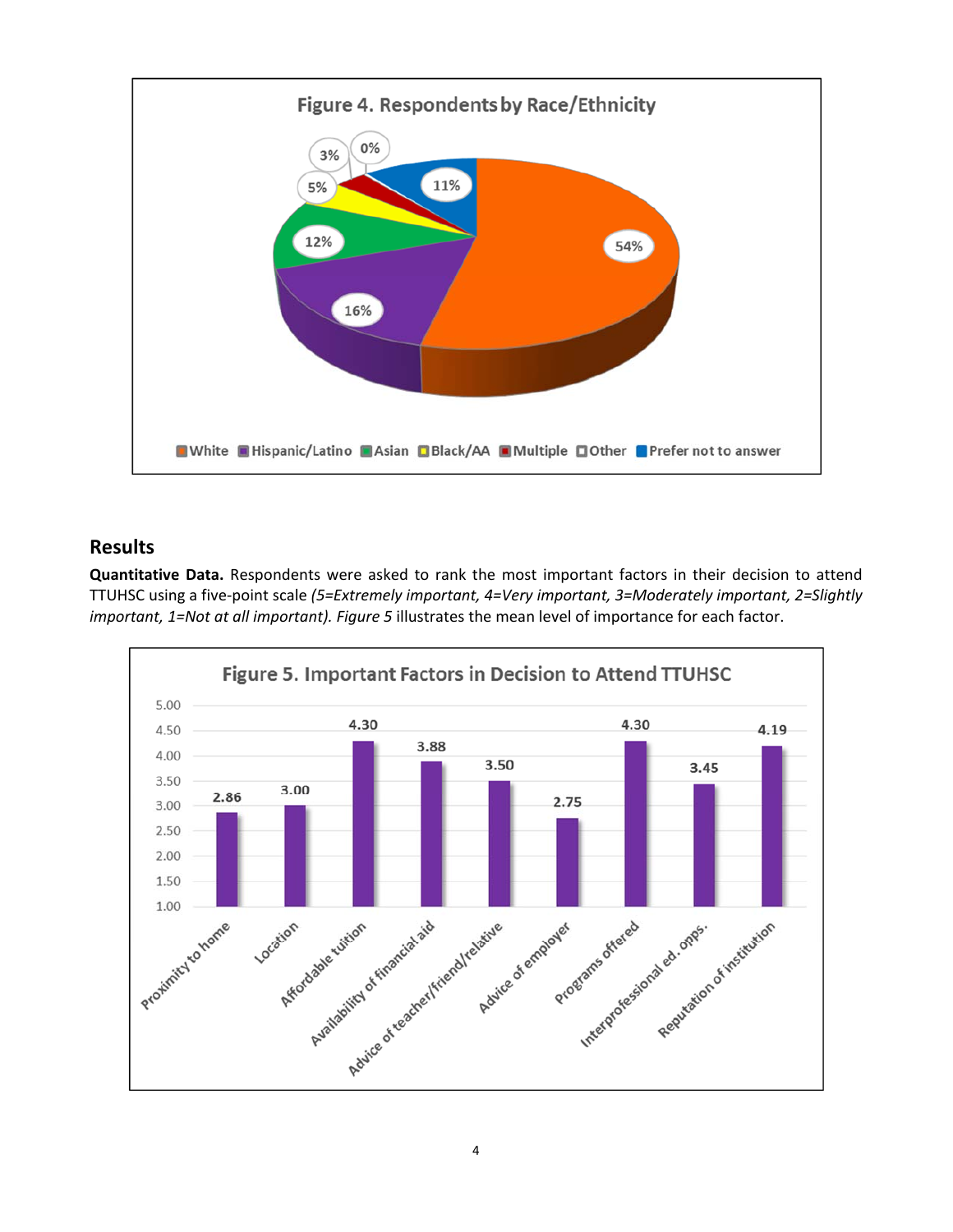As the data indicate, the following are the most important factors in students' decisions to attend TTUHSC: (1) affordable tuition, (2) programs offered, and (3) reputation of the institution. These same factors, combined with the availability of financial aid, were also the most important factors when the data are disaggregated by school.

> Figure 6. Right Decision to Attend TTUHSC? 2% 4% 75% 1% 0% 10% 20% 100% 30% 40% 50% 60% 70% 80% 90% Definitely not Definitely Probably Not sure Probably not

When asked if they felt like they made the right decision to attend TTUHSC, students responded favorably. Three of four students indicated that they "definitely" made the right decision. See *Figure 6*.

Finally, students indicated their overall satisfaction with their experiences at TTUHSC using a 5‐point scale *(5=Extremely satisfied, 4=Satisfied, 3=Neither satisfied nor dissatisfied, 2=Dissatisfied, and 1=Extremely dissatisfied)*. Approximately 94% of respondents reported being "extremely satisfied" or "satisfied." See *Figure 7*.

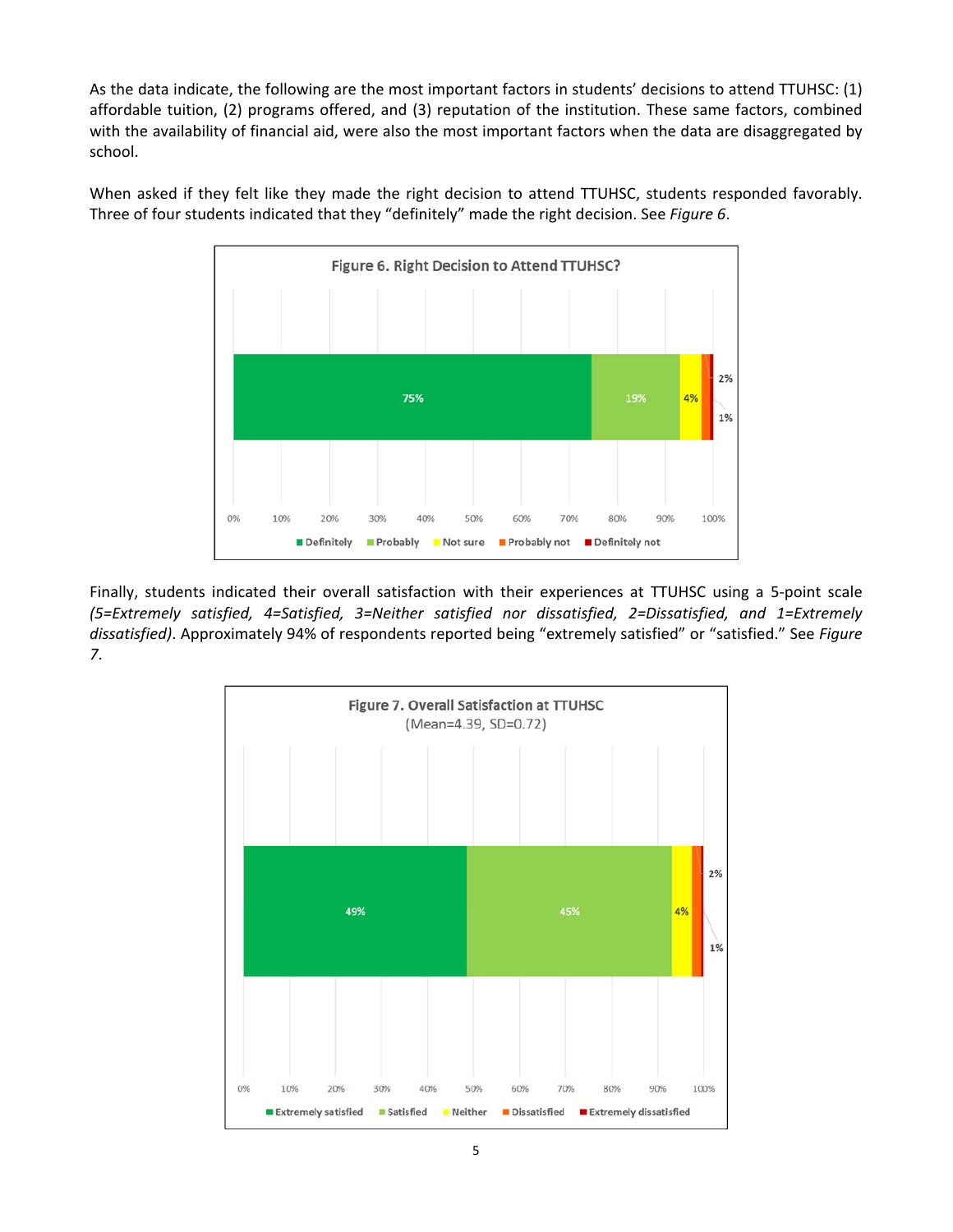For the remainder of the survey items, students were asked to indicate their level of satisfaction using the same 5‐point scale *(5=Extremely satisfied, 4=Satisfied, 3=Neither satisfied nor dissatisfied, 2=Dissatisfied, and 1=Extremely dissatisfied*). In the *Student Life* section, students were asked to indicate their level of agreement with several statements using a 5‐point scale (*5=Strongly agree, 4=Agree, 3=Neither agree nor disagree, 2=Disagree, and 1=Strongly Disagree*). Respondents were also given a *Not Applicable* option for some items.

For all items, the possible range of means is 1.00‐5.00. All means are color‐coded to highlight areas of strength and potential improvement (**Red:** ≤1.99, **Yellow:** 2.00‐2.99, **White:** 3.00‐4.49, **Green:** ≥4.50).

> **Institutional Results (pp. 8‐18):** *Appendix A* presents survey results for the institution as a whole. For each item, the following data are provided:

- Mean level of satisfaction/agreement
- Standard deviation
- Total number of respondents for the scaled responses
- Color-coded graph illustrating the distribution of responses

**Results by School (pp. 19‐25):** *Appendix B* presents survey results according to school. For each item, the following data are provided:

- Mean level of satisfaction/agreement
- Standard deviation
- Total number of respondents for the scaled responses

**Results by Campus (pp. 26‐33):** *Appendix C* presents survey results according to campus. For each item, the following data are provided:

- Mean level of satisfaction/agreement
- Standard deviation
- Total number of respondents for the scaled responses

**Qualitative Data.** As part of the survey, students were given an opportunity to provide open‐ended comments in response to the following prompts:

- *1) What do you like most about TTUHSC?*
- *2) How can we improve your experiences at TTUHSC?*

Respondents provided 1,176 comments to the first prompt and 825 comments to the second prompt. Any comments which indicated the student did not have a comment (e.g., *N/A*, *none*) or were otherwise not useful (e.g., *all*, *nothing*) were eliminated. Due to the sensitive nature of some comments, actual comments will be provided to selected institutional leaders only. They will determine how best to distribute them in their respective areas.

Finally, potential ideas for TTUHSC's next Quality Enhancement Plan were solicited in the current survey. Respondents provided approximately 850 comments in response to the prompt. These comments will be analyzed and presented in a separate report.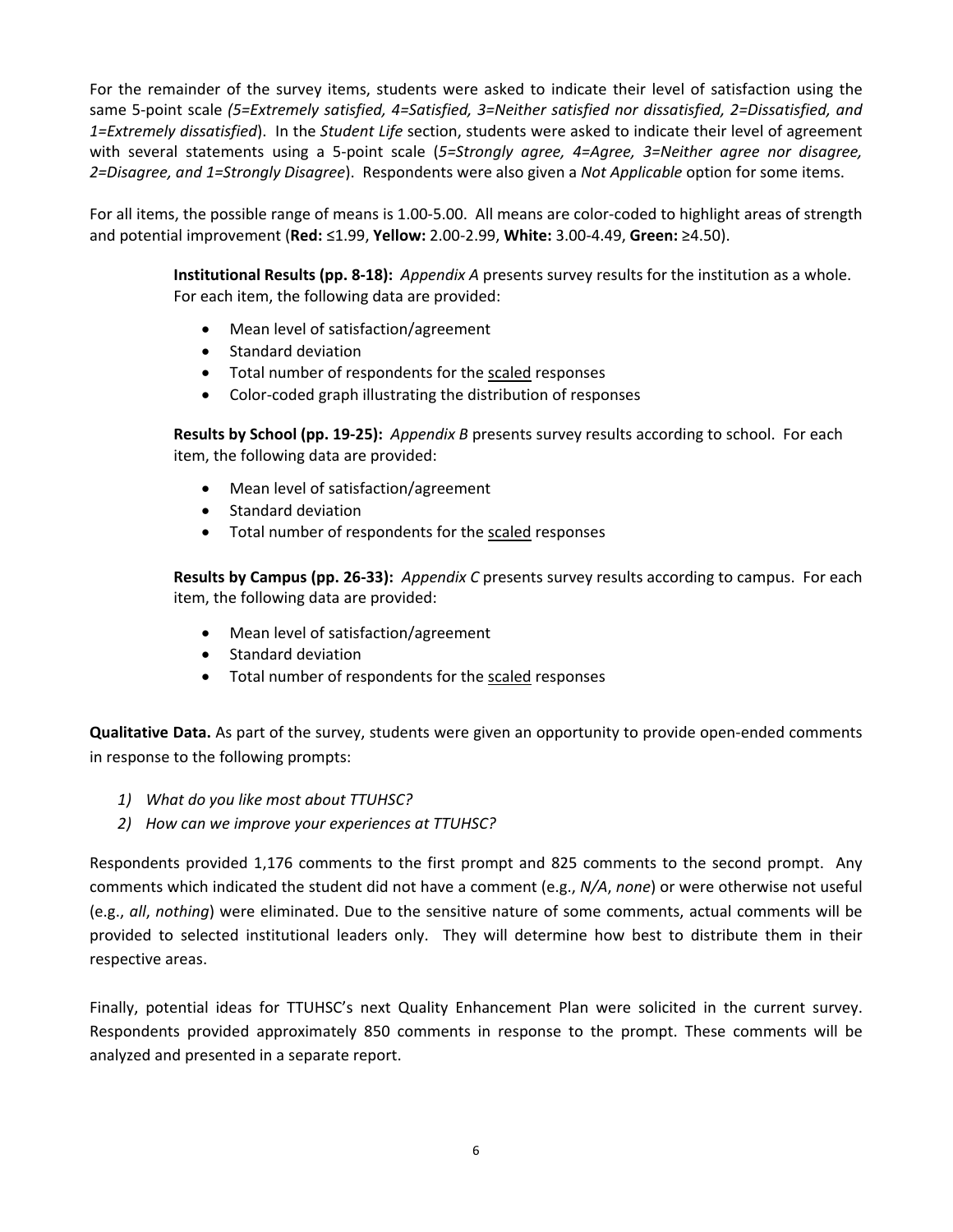# **Conclusion**

More often than not, it is difficult to determine what to do with information collected from general surveys like the *Student Satisfaction Survey*. It is one thing to collect the data—it is another thing entirely to use the information to promote continuous improvement. The first step in this process is to put the current data into context. Consider the following questions:

- Do these results support other existing data?
- Does additional information need to be gathered? (*e.g., follow‐up surveys, focus groups, interviews*)

Once you have gained an appropriate perspective, identify an area of potential improvement or strength upon which to build. Consider what your desired outcome will be. Then, identify and implement a potential strategy for improvement. After a reasonable timeframe, evaluate whether the strategy has been successful. Did you achieve the desired outcome?

Continuous improvement is a process. Sometimes strategies for improvement will be successful—sometimes they will not. Although the ultimate outcome is indeed important, what is equally critical is the documentation of your efforts to make those improvements. Contact the *Office of Institutional Effectiveness and Accreditation* for additional guidance in this process.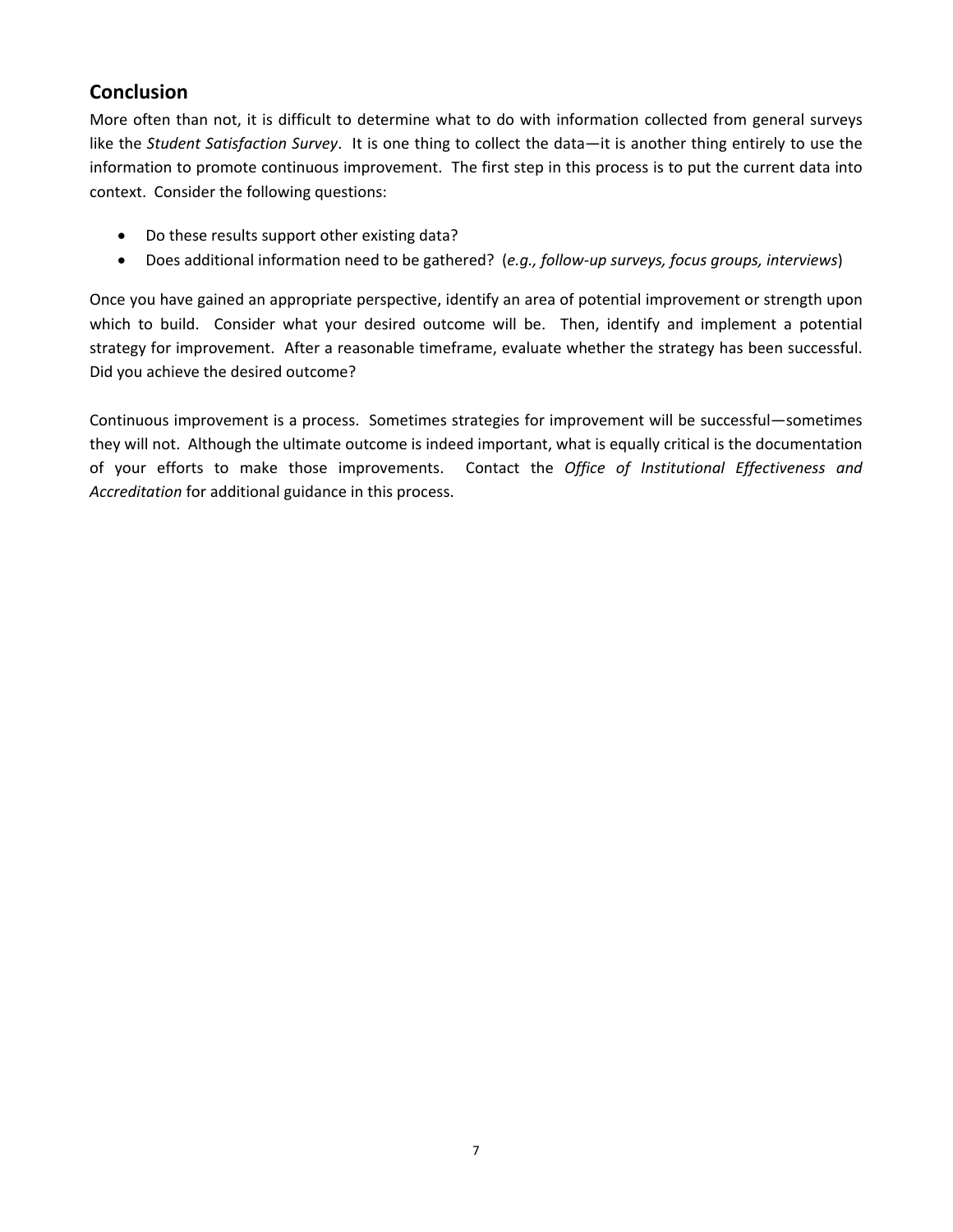## **APPENDIX A. INSTITUTIONAL RESULTS**

| <b>Academics, General</b>                                      | Mean <sup>a</sup> | <b>SD</b><br>n | <b>Distribution</b> |
|----------------------------------------------------------------|-------------------|----------------|---------------------|
| Clarity of student expectations in my courses                  | 4.20              | 0.76           |                     |
|                                                                |                   | 1,727          |                     |
| Effectiveness of teaching strategies used by my professors     | 4.09              | 0.86           |                     |
|                                                                | 1,727             |                |                     |
| Quality of instructional materials used to enhance my learning | 4.17              | 0.83           |                     |
|                                                                |                   | 1,727          |                     |
| Academic advisor's knowledge of program requirements           | 4.26              | 0.83           |                     |
|                                                                |                   | 1,727          |                     |
| Faculty/staff knowledge of career opportunities in my field of | 4.26              | 0.81           |                     |
| study                                                          |                   | 1,727          |                     |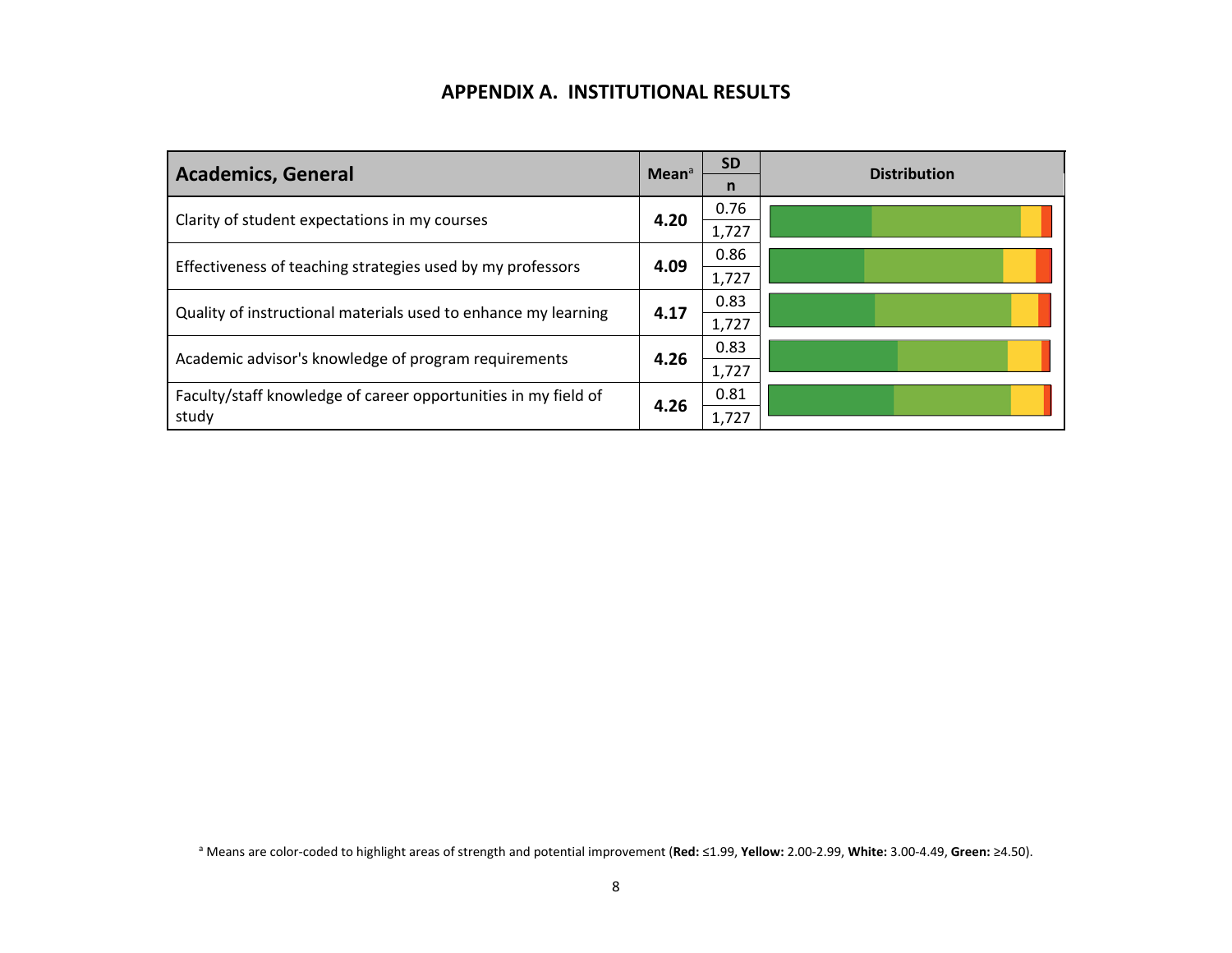**Interprofessional education** occurs when students from two or more professions learn about, from, and with each other to enable effective collaboration and improve health outcomes. Once students understand how to work interprofessionally, they are ready to enter the workplace as members of collaborative practice teams.

| <b>Interprofessional Education</b>                                                                                             | Mean <sup>a</sup> | <b>SD</b><br>n | <b>Distribution</b> |
|--------------------------------------------------------------------------------------------------------------------------------|-------------------|----------------|---------------------|
| Degree to which TTUHSC advocates for interprofessional practice<br>and education in order to prepare you to be a collaborative | 4.25              | 0.79           |                     |
| clinician, educator, or researcher                                                                                             |                   | 1,701          |                     |
| Degree to which learning opportunities about interprofessional<br>education and practice are integrated throughout your        | 4.16              | 0.83           |                     |
| program's curriculum                                                                                                           |                   | 1,701          |                     |
| Development of the interprofessional knowledge, skills, and                                                                    |                   | 0.80           |                     |
| values needed to work collaboratively with others                                                                              | 4.20              | 1,701          |                     |
| Quantity of interprofessional education and practice learning                                                                  | 4.03              | 0.90           |                     |
| activities offered at TTUHSC                                                                                                   |                   | 1,701          |                     |
| Quality of interprofessional education and practice learning                                                                   | 4.08              | 0.88           |                     |
| activities offered at TTUHSC                                                                                                   |                   | 1,701          |                     |
| Variety of interprofessional education and practice learning                                                                   |                   | 0.90           |                     |
| activities offered at TTUHSC                                                                                                   | 4.01              | 1,701          |                     |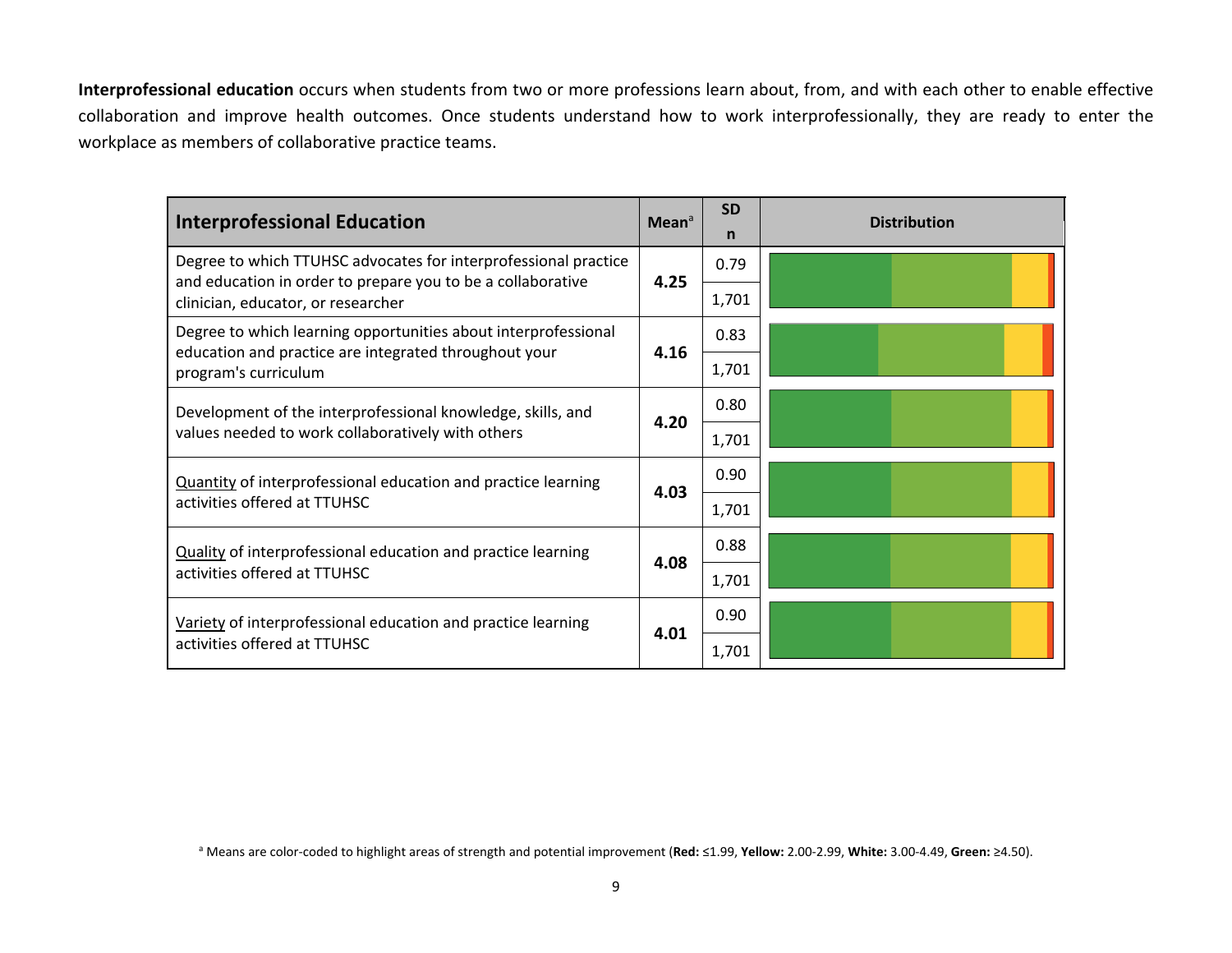|                                                                   | <b>SD</b>                                                                         | <b>Distribution</b>                                      |
|-------------------------------------------------------------------|-----------------------------------------------------------------------------------|----------------------------------------------------------|
|                                                                   | n                                                                                 |                                                          |
|                                                                   | 1.02                                                                              |                                                          |
|                                                                   | 1,684                                                                             |                                                          |
|                                                                   | 1.24                                                                              |                                                          |
|                                                                   | 1,520                                                                             |                                                          |
|                                                                   | 1.02                                                                              |                                                          |
|                                                                   | 1,509                                                                             |                                                          |
|                                                                   | 0.98                                                                              |                                                          |
|                                                                   | 1,569                                                                             |                                                          |
|                                                                   | 0.98                                                                              |                                                          |
|                                                                   | 1,563                                                                             |                                                          |
|                                                                   | 0.98                                                                              |                                                          |
|                                                                   | 1,383                                                                             |                                                          |
|                                                                   |                                                                                   |                                                          |
|                                                                   |                                                                                   |                                                          |
|                                                                   |                                                                                   |                                                          |
|                                                                   |                                                                                   |                                                          |
|                                                                   | 0.94                                                                              |                                                          |
| Knowledge/skill of your school's technology support staff<br>4.05 |                                                                                   |                                                          |
|                                                                   |                                                                                   |                                                          |
| 3.96                                                              |                                                                                   |                                                          |
|                                                                   | Mean <sup>a</sup><br>3.90<br>3.51<br>3.81<br>4.02<br>4.01<br>3.84<br>3.93<br>4.06 | 0.96<br>1,675<br>0.92<br>1,590<br>1,591<br>0.95<br>1,676 |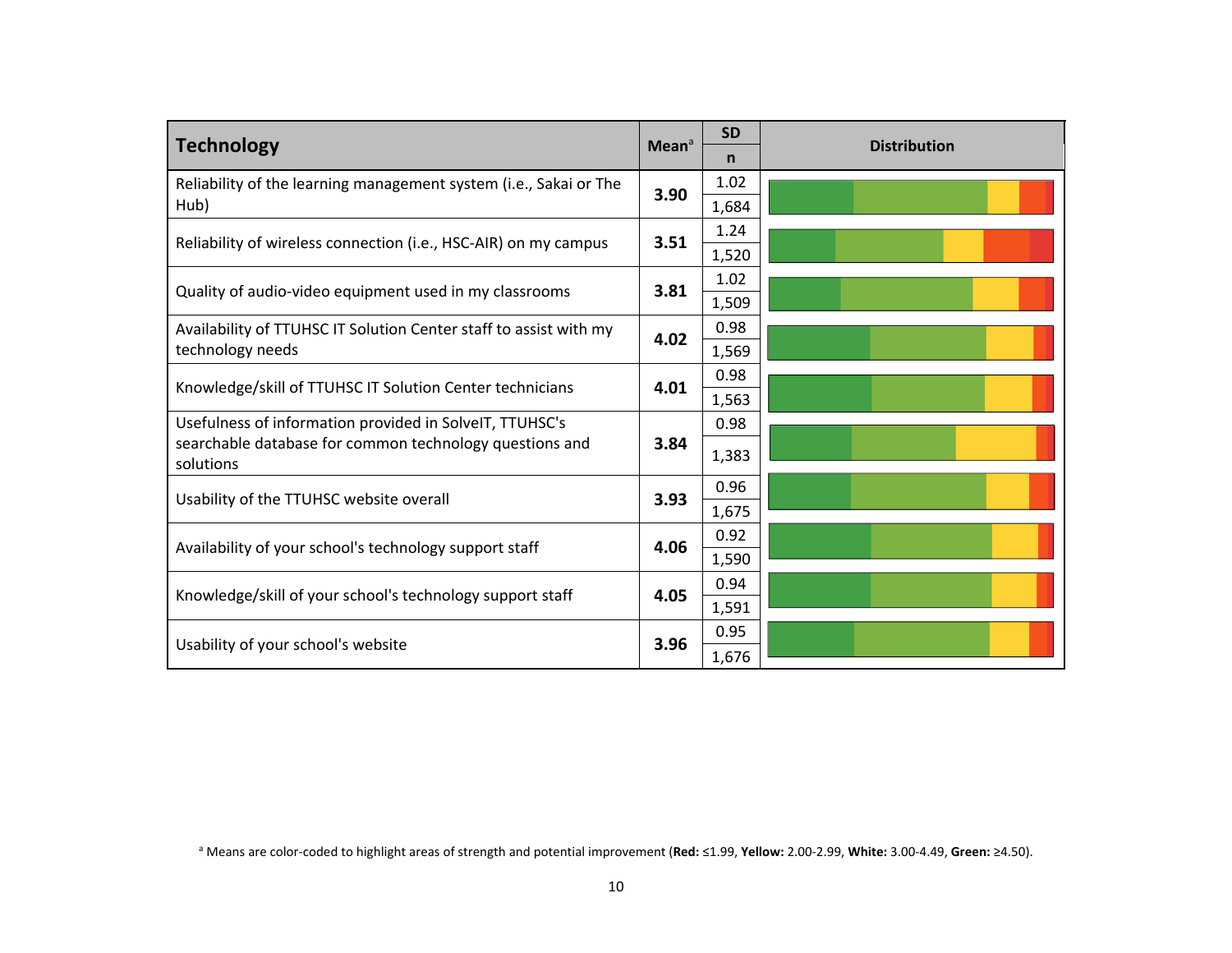| <b>Physical Environment</b>                                    | Mean <sup>a</sup> | <b>SD</b> | <b>Distribution</b> |
|----------------------------------------------------------------|-------------------|-----------|---------------------|
|                                                                |                   | n         |                     |
| General adequacy of classrooms                                 | 4.21              | 0.78      |                     |
|                                                                |                   | 1,391     |                     |
| Adequacy of study facilities, excluding the library            | 3.91              | 1.04      |                     |
|                                                                |                   | 1,372     |                     |
| Availability of common spaces for students to congregate       |                   | 1.11      |                     |
| between classes                                                | 3.80              | 1,362     |                     |
| Cleanliness of campus buildings                                | 4.41              | 0.67      |                     |
|                                                                |                   | 1,415     |                     |
| Safety/security in campus buildings, excluding the library     | 4.36              | 0.71      |                     |
|                                                                |                   | 1,400     |                     |
| Safety/security outside of campus buildings, including parking | 4.21              | 0.83      |                     |
| lots                                                           |                   | 1,402     |                     |
|                                                                |                   | 1.13      |                     |
| Parking availability                                           | 3.71              | 1,403     |                     |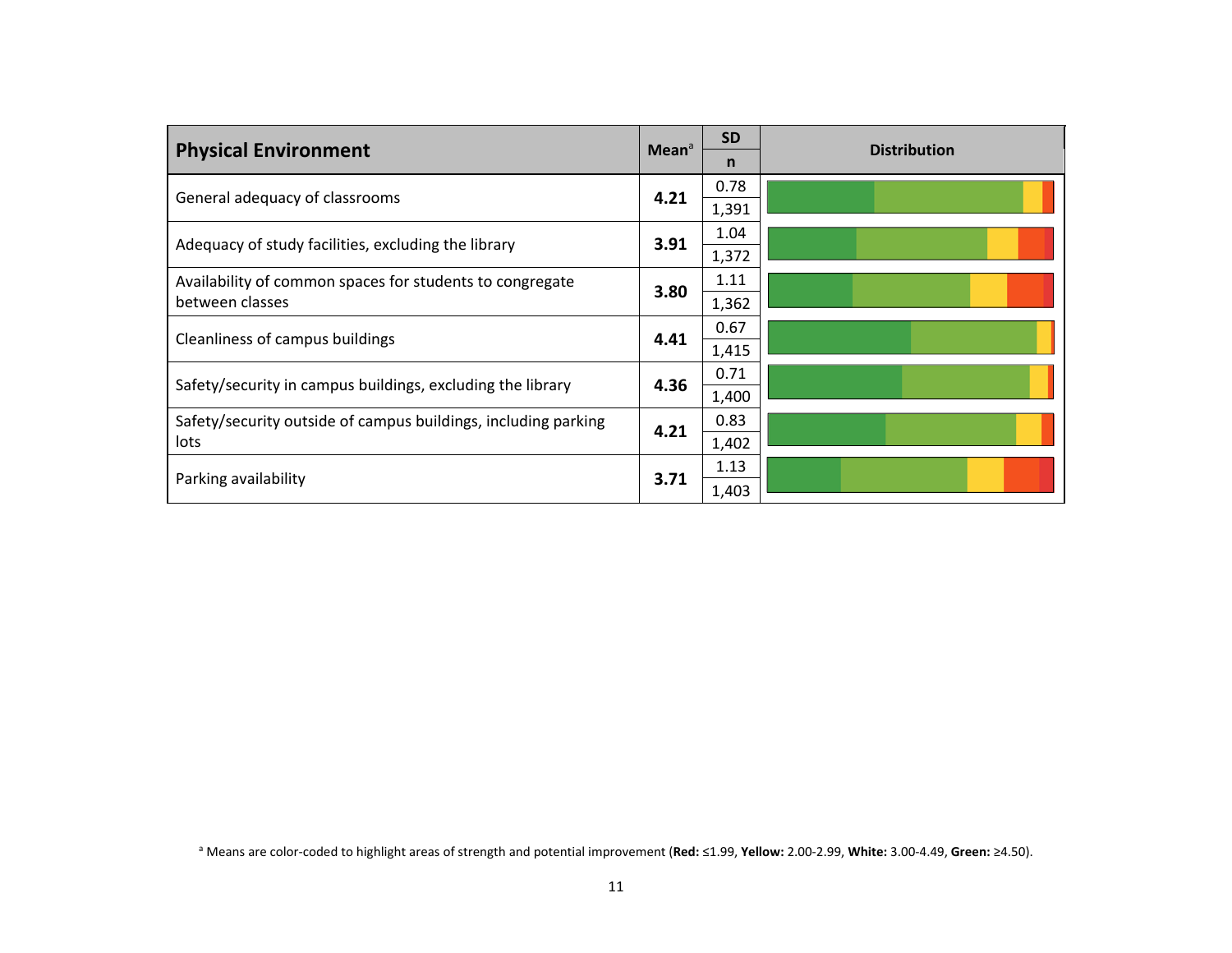| Library, General                                                   | Mean <sup>a</sup> | <b>SD</b> | <b>Distribution</b> |  |
|--------------------------------------------------------------------|-------------------|-----------|---------------------|--|
|                                                                    |                   | n         |                     |  |
| Availability of librarians via multiple communication methods      | 4.05              | 0.82      |                     |  |
| (i.e., in person, telephone, email, text, live chat)               |                   | 1,386     |                     |  |
| Helpfulness of librarians in responding to my questions            | 4.06              | 0.84      |                     |  |
|                                                                    |                   | 1,325     |                     |  |
| Availability of appropriate online databases for my field of study | 4.28              |           | 0.74                |  |
|                                                                    |                   | 1,613     |                     |  |
| Availability of appropriate online journals for my field of study  | 4.22              | 0.79      |                     |  |
|                                                                    |                   | 1,620     |                     |  |
| Availability of appropriate e-books for my field of study          | 4.11              | 0.83      |                     |  |
|                                                                    |                   | 1,534     |                     |  |



a Means are color‐coded to highlight areas of strength and potential improvement (**Red:** ≤1.99, **Yellow:** 2.00‐2.99, **White:** 3.00‐4.49, **Green:** ≥4.50).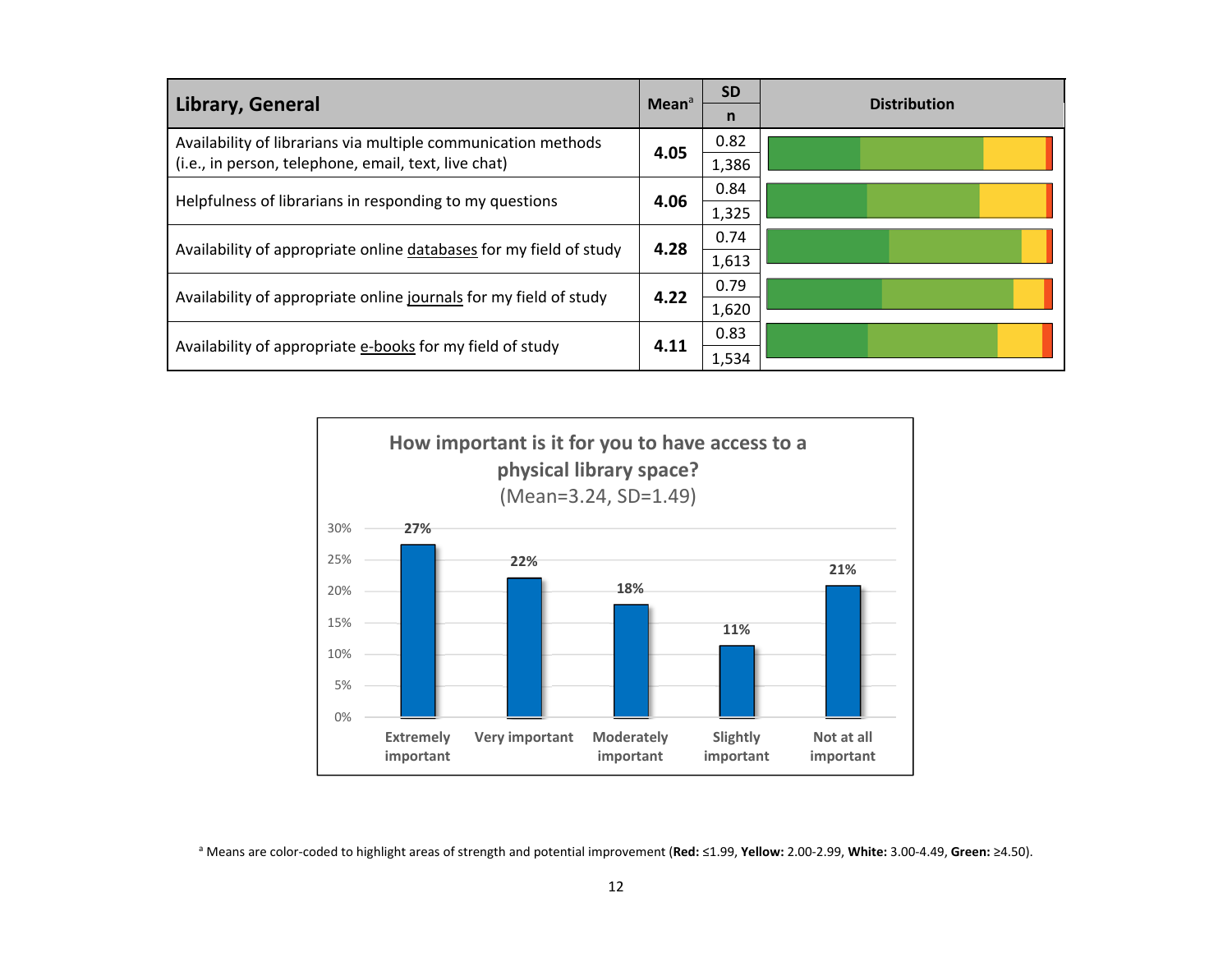

| Library, Physical                           | <b>Lubbock</b> |      | <b>Amarillo</b> |      | Odessa |      |
|---------------------------------------------|----------------|------|-----------------|------|--------|------|
| Hours of operation                          | 3.85           | 1.00 | 3.41            | 1.12 | 3.57   | 1.13 |
|                                             |                | 827  |                 | 135  |        | 54   |
| Availability of resource materials on-site  | 4.09           | 0.74 | 3.74            | 0.97 | 4.26   | 0.75 |
|                                             |                | 796  |                 | 130  |        | 54   |
|                                             | 4.17           | 0.76 | 3.56            | 1.09 | 4.18   | 0.90 |
| Availability of computers for your use      |                | 781  |                 | 127  |        | 51   |
|                                             | 3.82           | 1.05 | 3.51            | 1.21 | 4.13   | 0.94 |
| Adequacy of study facilities in the library |                | 817  |                 | 134  |        | 54   |
|                                             | 4.27           | 0.68 |                 | 0.93 |        | 0.79 |
| Safety/security in the library              |                | 813  | 3.92            | 133  | 4.33   | 54   |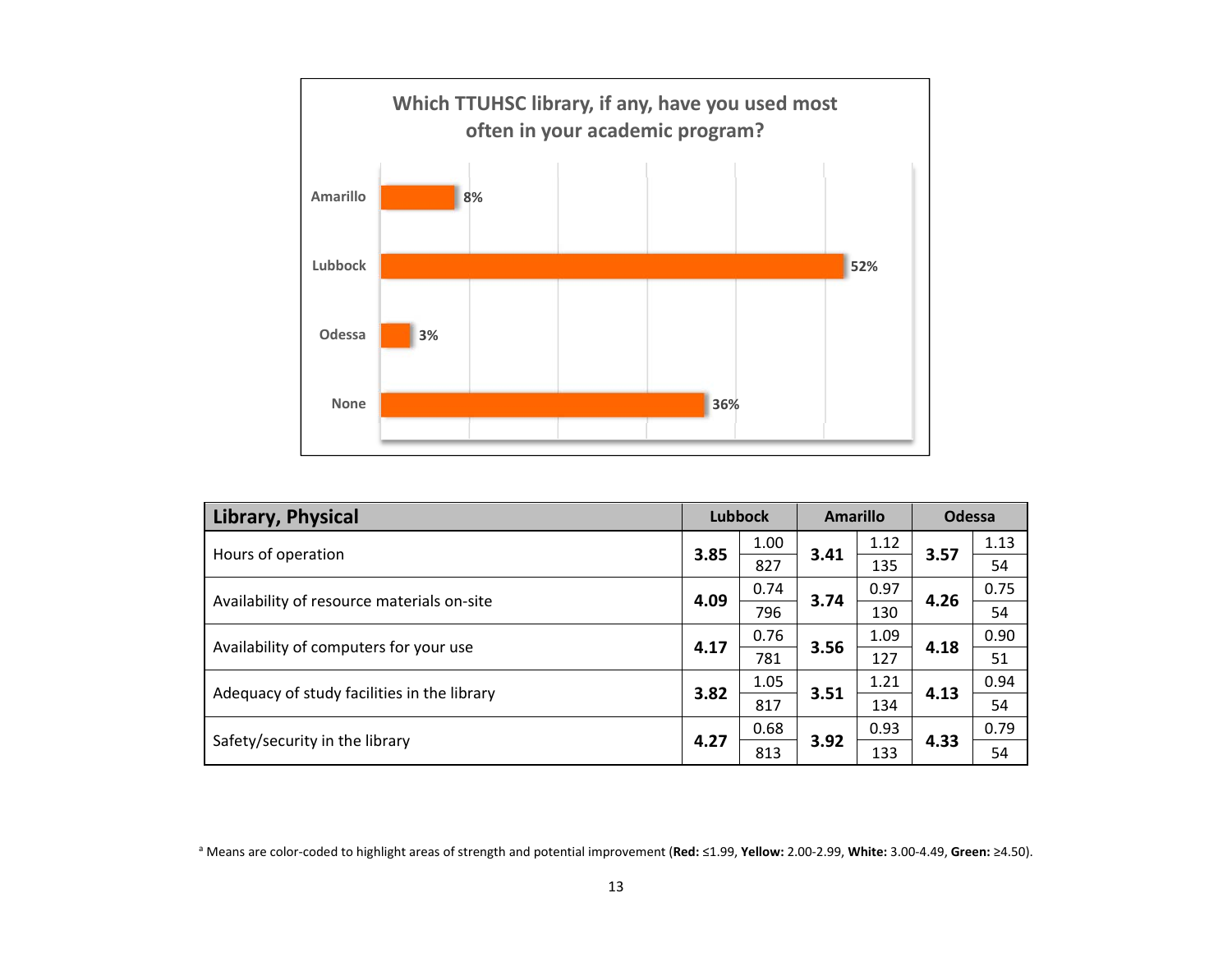The **TTUHSC Writing Center** was <sup>a</sup> new service for TTUHSC students in 2015‐2016.





|                                                                 |                   | <b>SD</b> |                     |  |
|-----------------------------------------------------------------|-------------------|-----------|---------------------|--|
| <b>TTUHSC Writing Center</b>                                    | Mean <sup>a</sup> |           | <b>Distribution</b> |  |
| If Yes to (1), how satisfied were you with the services you     |                   | 0.87      |                     |  |
| received from the TTUHSC Writing Center?                        | 4.20              | 289       |                     |  |
| If Yes to (2), how satisfied are you with the monthly workshops |                   | 0.73      |                     |  |
| presented by the TTUHSC Writing Center?                         | 4.15              | 255       |                     |  |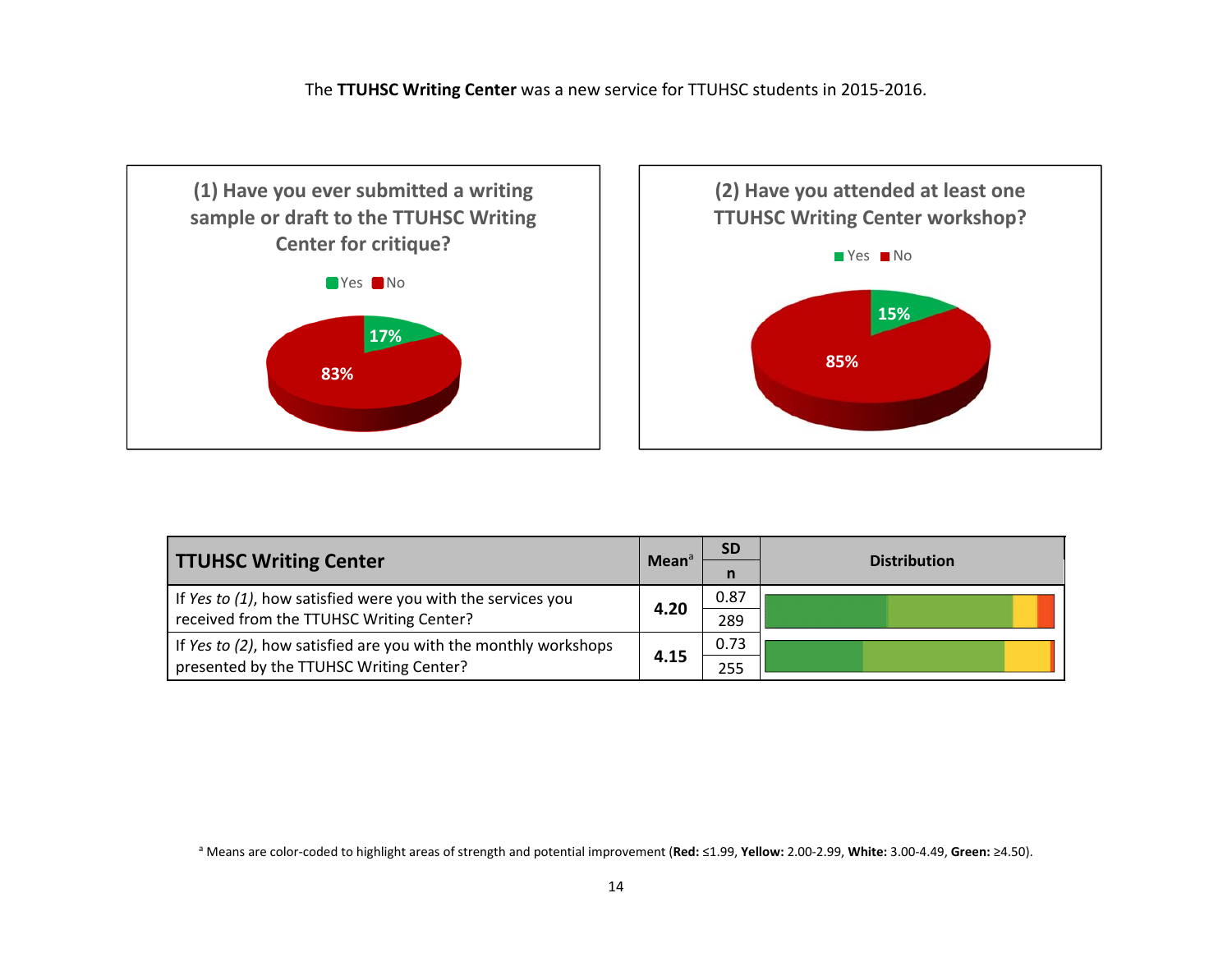The **Office of Student Business Services** coordinates payment of tuition and fees, answers billing questions, and oversees payment plans.

| <b>Student Business Services</b>          |                   | <b>SD</b> | <b>Distribution</b> |  |  |
|-------------------------------------------|-------------------|-----------|---------------------|--|--|
|                                           | Mean <sup>a</sup> | n         |                     |  |  |
|                                           | 4.24              | 0.74      |                     |  |  |
| Helpfulness of staff                      |                   | 1,525     |                     |  |  |
| Accuracy of information provided by staff | 4.22              | 0.77      |                     |  |  |
|                                           |                   | 1,523     |                     |  |  |
|                                           |                   | 0.79      |                     |  |  |
| Efficiency of services                    | 4.21              | 1,529     |                     |  |  |

The **Office of Institutional Health** works collaboratively with school representatives to ensure that required students meet annual TB screening requirements and receive annual vaccines and follow-up testing. In addition, the office educates students about preventing occupational exposures and ensures timely access to healthcare when an occupational exposure to <sup>a</sup> bloodborne pathogen occurs.

| Institutional Health                      | Mean <sup>a</sup> | <b>SD</b>    | <b>Distribution</b> |       |  |
|-------------------------------------------|-------------------|--------------|---------------------|-------|--|
|                                           |                   | $\mathsf{n}$ |                     |       |  |
| Helpfulness of staff                      | 4.20              | 0.77         |                     |       |  |
|                                           |                   | 1,387        |                     |       |  |
| Accuracy of information provided by staff |                   | 0.75         |                     |       |  |
|                                           | 4.21              |              |                     | 1,390 |  |
|                                           | 4.21              | 0.77         |                     |       |  |
| Efficiency of services                    |                   | 1,389        |                     |       |  |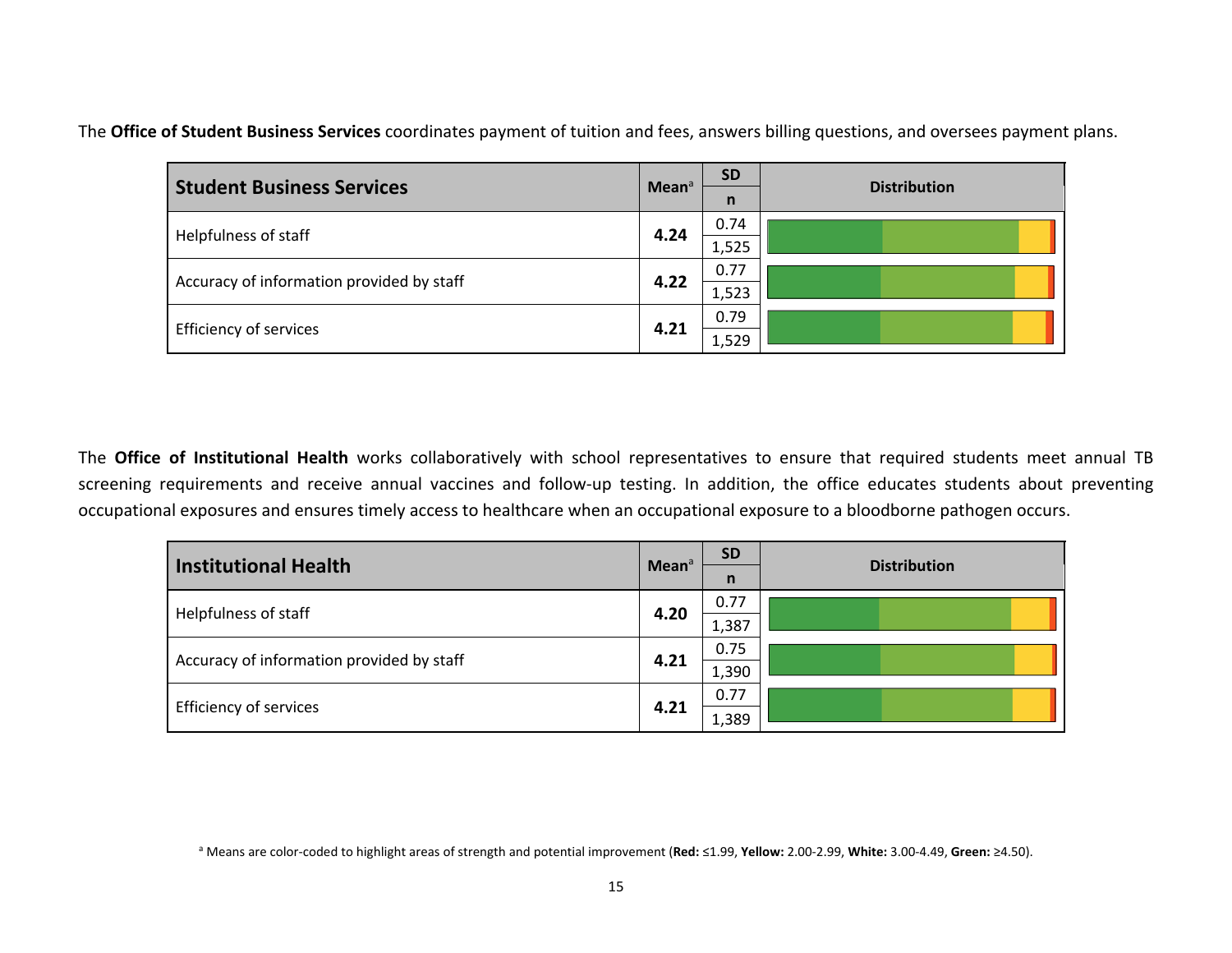| <b>Financial Aid</b>                      | Mean <sup>a</sup> | <b>SD</b>            | <b>Distribution</b> |
|-------------------------------------------|-------------------|----------------------|---------------------|
|                                           |                   | $\mathsf{n}$<br>0.75 |                     |
| Helpfulness of staff                      | 4.27              | 1,423                |                     |
|                                           | 4.25              | 0.75                 |                     |
| Accuracy of information provided by staff |                   |                      | 1,419               |
| <b>Efficiency of services</b>             | 4.24              | 0.77                 |                     |
|                                           | 1,427             |                      |                     |

The **Office of Financial Aid** provides financial assistance to students through loans, grants, and scholarships.

The **Office of the Registrar** provides enrollment services, protects student records, and prepares official transcripts.

|                                           | Mean <sup>a</sup> | <b>SD</b>    | <b>Distribution</b> |       |  |
|-------------------------------------------|-------------------|--------------|---------------------|-------|--|
| Registrar                                 |                   | $\mathsf{n}$ |                     |       |  |
|                                           |                   | 0.75         |                     |       |  |
| 4.23<br>Helpfulness of staff              |                   | 1,498        |                     |       |  |
|                                           |                   | 0.74         |                     |       |  |
| Accuracy of information provided by staff | 4.23              |              |                     | 1,498 |  |
|                                           |                   | 0.77         |                     |       |  |
| <b>Efficiency of services</b>             | 4.21              | 1,503        |                     |       |  |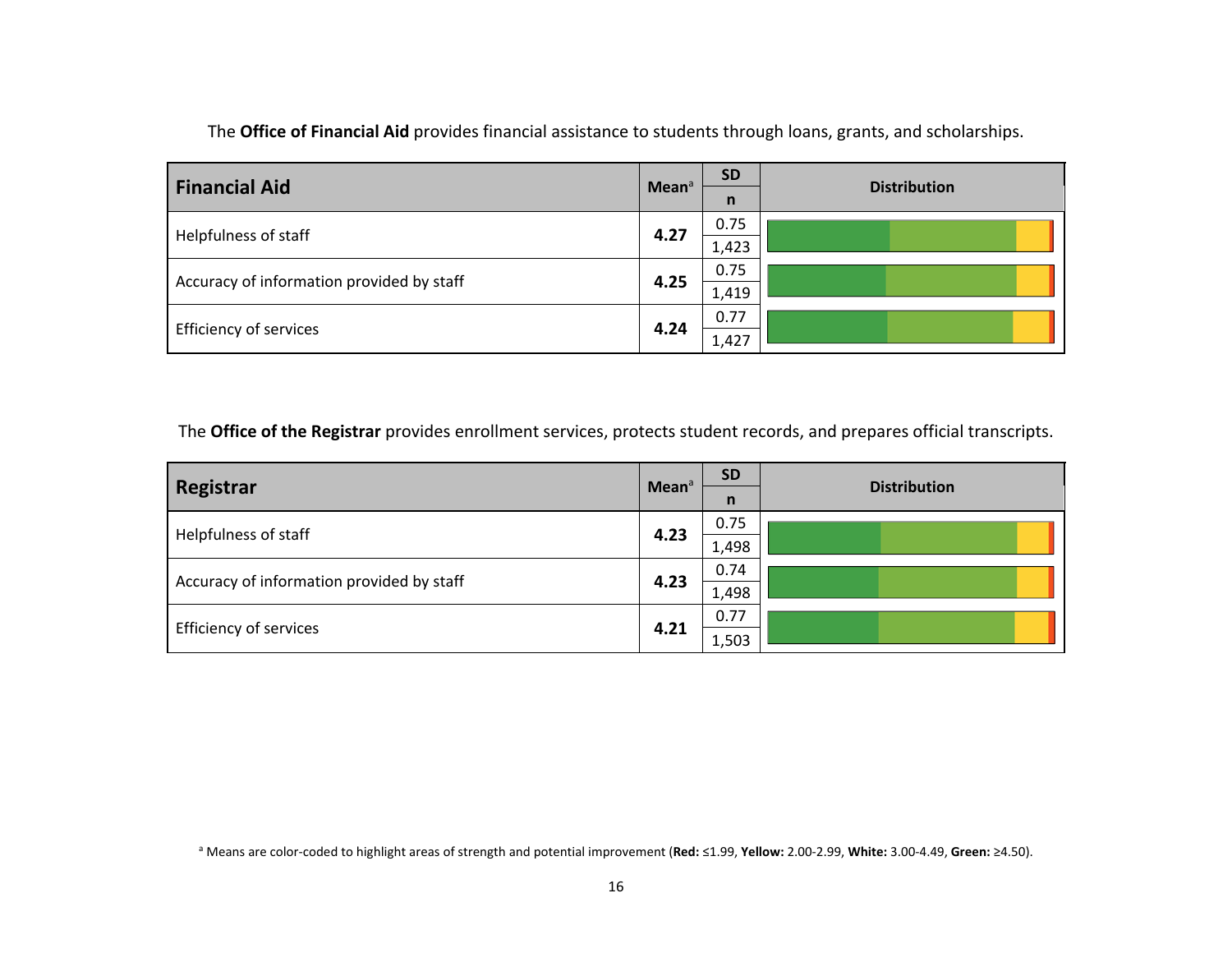The **Office of Student Services** coordinates various student services at the institutional level. These services or areas of responsibility include, but are not limited to, counseling, medical services, health insurance, disability services, student organizations, student government, and veterans affairs. *(Note: This office differs from the student affairs office in each specific school.)*

| <b>Office of Student Services</b>         | Mean <sup>a</sup> | <b>SD</b> | <b>Distribution</b> |
|-------------------------------------------|-------------------|-----------|---------------------|
|                                           |                   | n         |                     |
| Helpfulness of staff                      | 4.29              | 0.74      |                     |
|                                           |                   | 1,407     |                     |
|                                           | 4.29              | 0.73      |                     |
| Accuracy of information provided by staff |                   | 1,405     |                     |
|                                           |                   | 0.75      |                     |
| <b>Efficiency of services</b>             | 4.27              | 1,407     |                     |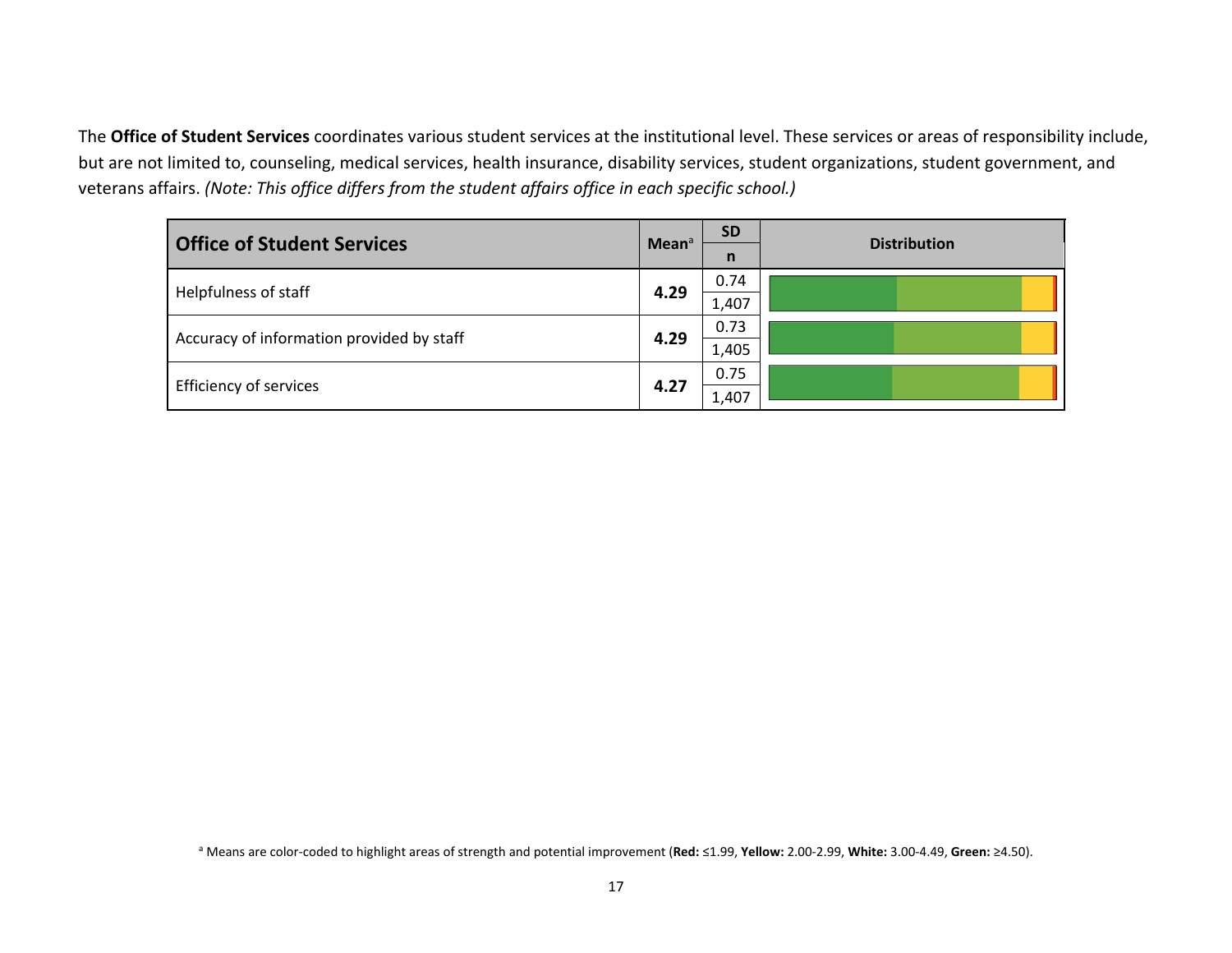| <b>Student Life</b>                                                  | Mean <sup>a</sup> | <b>SD</b> | <b>Distribution</b> |
|----------------------------------------------------------------------|-------------------|-----------|---------------------|
|                                                                      |                   | n         |                     |
| I am aware of the services offered through Student Disability        | 3.87              | 0.98      |                     |
| Services.                                                            |                   | 1,319     |                     |
| I am familiar with the process for requesting accommodations         | 3.68              | 1.07      |                     |
| through Student Disability Services.                                 |                   | 1,222     |                     |
|                                                                      |                   | 1.07      |                     |
| I am aware of the services offered through Veterans Affairs.         | 3.71              | 1,131     |                     |
| Veterans Affairs staff are efficient in meeting my needs.            | 3.77              | 0.94      |                     |
|                                                                      |                   | 846       |                     |
| Veterans Affairs staff are knowledgeable about the GI Bill and       | 3.80              | 0.91      |                     |
| the process of obtaining VA educational benefits.                    |                   | 860       |                     |
| I am aware of the possible health effects resulting from drug and    |                   | 0.62      |                     |
| alcohol use.                                                         | 4.52              | 1,585     |                     |
| I know what Title IX is.                                             | 4.23              | 0.91      |                     |
|                                                                      |                   | 1,596     |                     |
| I know how to report incidents of sexual discrimination,             |                   | 0.85      |                     |
| harassment, misconduct, and assault to University<br>administration. | 4.22              | 1,610     |                     |
|                                                                      | 3.97              | 0.95      |                     |
| I do not think that sexual misconduct is a problem at TTUHSC.        |                   | 1,561     |                     |
| I am familiar with the mental health resources available to me as    | 3.97              | 0.98      |                     |
| a TTUHSC student.                                                    |                   | 1,540     |                     |
| I think I could recognize the warning signs of suicide and help      | 4.21              | 0.73      |                     |
| someone get the help s/he needs.                                     |                   | 1,618     |                     |
| The Student Government Association represents my needs as a          |                   | 0.93      |                     |
| TTUHSC student.                                                      | 3.93              | 1,522     |                     |

a Means are color‐coded to highlight areas of strength and potential improvement (**Red:** ≤1.99, **Yellow:** 2.00‐2.99, **White:** 3.00‐4.49, **Green:** ≥4.50).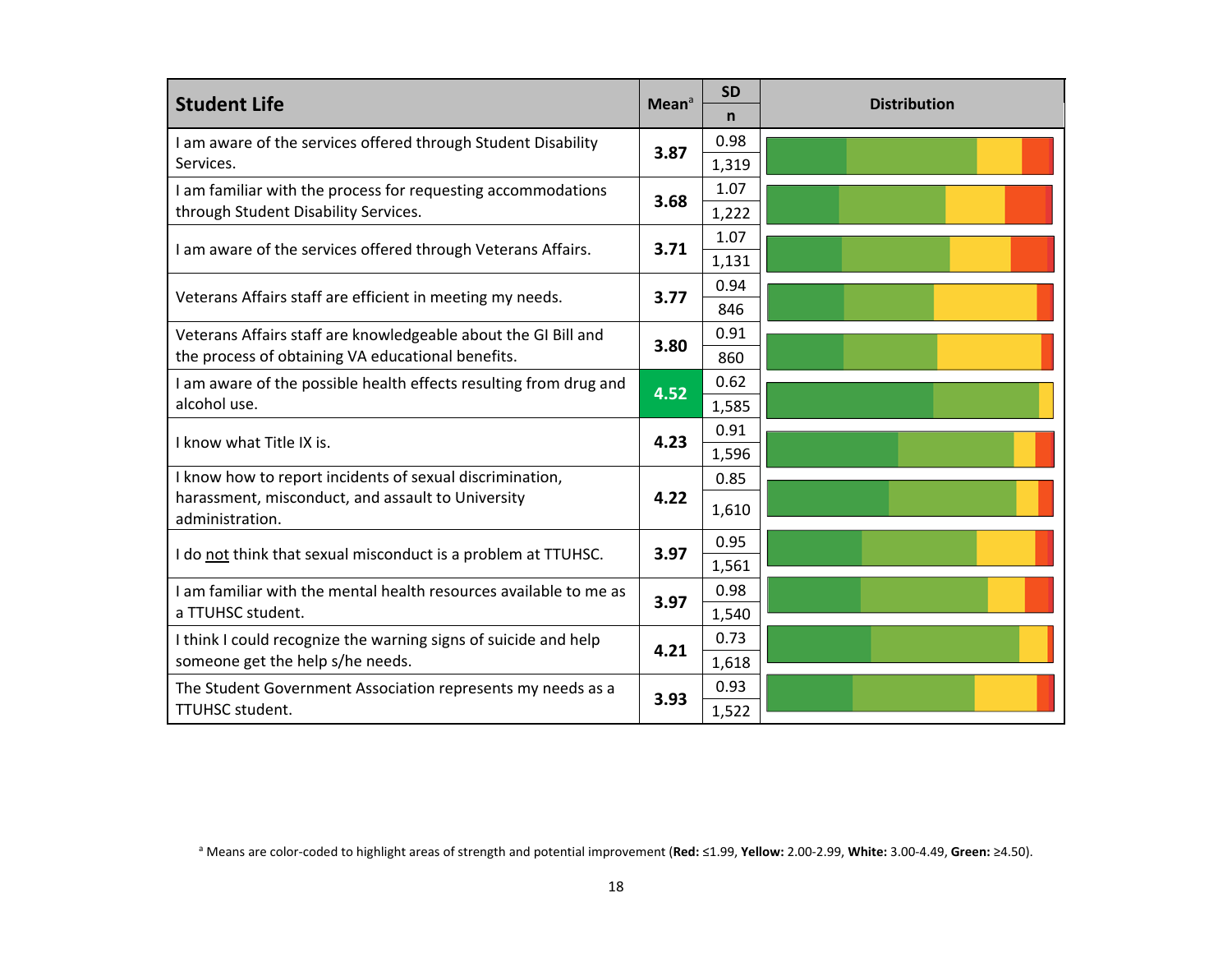#### **APPENDIX B. RESULTS BY SCHOOL**

| <b>Overall Satisfaction</b>                  | <b>TTUHSC</b> |               | <b>GSBS</b> |      | <b>SHP</b>  |           |             | <b>SOM</b> |             | <b>SON</b> | <b>SOP</b>  |           |  |      |
|----------------------------------------------|---------------|---------------|-------------|------|-------------|-----------|-------------|------------|-------------|------------|-------------|-----------|--|------|
|                                              | <b>Mean</b>   | <b>SD</b>     | <b>SD</b>   |      | <b>Mean</b> | <b>SD</b> | <b>Mean</b> | <b>SD</b>  | <b>Mean</b> | <b>SD</b>  |             | <b>SD</b> |  |      |
|                                              |               |               | <b>Mean</b> | n    |             | n         |             |            |             |            | <b>Mean</b> |           |  |      |
| Overall satisfaction with TTUHSC experiences | 4.39          | 0.72          |             | 0.81 |             | 0.61      | 4.27        | 0.70       |             |            |             | 0.66      |  | 0.82 |
|                                              |               | 4.15<br>1,736 |             | 110  | 4.56        | 506       |             | 293        | 4.50        | 583        | 4.01        | 244       |  |      |

| <b>Academics, General</b>                                      |      | <b>TTUHSC</b> | <b>GSBS</b>  |      | <b>SHP</b> |      | <b>SOM</b> |      | <b>SON</b> |      | <b>SOP</b> |      |
|----------------------------------------------------------------|------|---------------|--------------|------|------------|------|------------|------|------------|------|------------|------|
|                                                                | 4.20 | 0.76          | 3.95         | 0.80 | 4.39       | 0.66 | 3.92       | 0.76 | 4.32       | 0.74 | 3.97       | 0.81 |
| Clarity of student expectations in my courses                  |      | 1,727         |              | 110  |            | 503  |            | 291  |            | 580  |            | 243  |
| Effectiveness of teaching strategies used by my professors     | 4.09 | 0.86          |              | 0.88 | 4.35       | 0.74 | 3.70       | 0.91 | 4.24       | 0.81 | 3.77       | 0.86 |
|                                                                |      | 1,727         | 3.83<br>3.89 | 110  |            | 503  |            | 291  |            | 580  |            | 243  |
| Quality of instructional materials used to enhance my learning | 4.17 | 0.83          |              | 0.90 | 4.35       | 0.71 | 3.90       | 0.90 | 4.30       | 0.79 | 3.95       | 0.85 |
|                                                                |      | 1,727         |              | 110  |            | 503  |            | 291  |            | 580  |            | 243  |
|                                                                | 4.26 | 0.83          | 4.02         | 0.89 | 4.46       | 0.76 | 3.96       | 0.81 | 4.37       | 0.76 | 4.03       | 0.94 |
| Academic advisor's knowledge of program requirements           |      | 1,727         |              | 110  |            | 503  |            | 291  |            | 580  |            | 243  |
| Faculty/staff knowledge of career opportunities in my field of | 4.26 | 0.81          | 3.83         | 0.99 | 4.43       | 0.77 | 4.03       | 0.83 | 4.35       | 0.72 | 4.12       | 0.84 |
| study                                                          |      | 1,727         |              | 110  |            | 503  |            | 291  |            | 580  |            | 243  |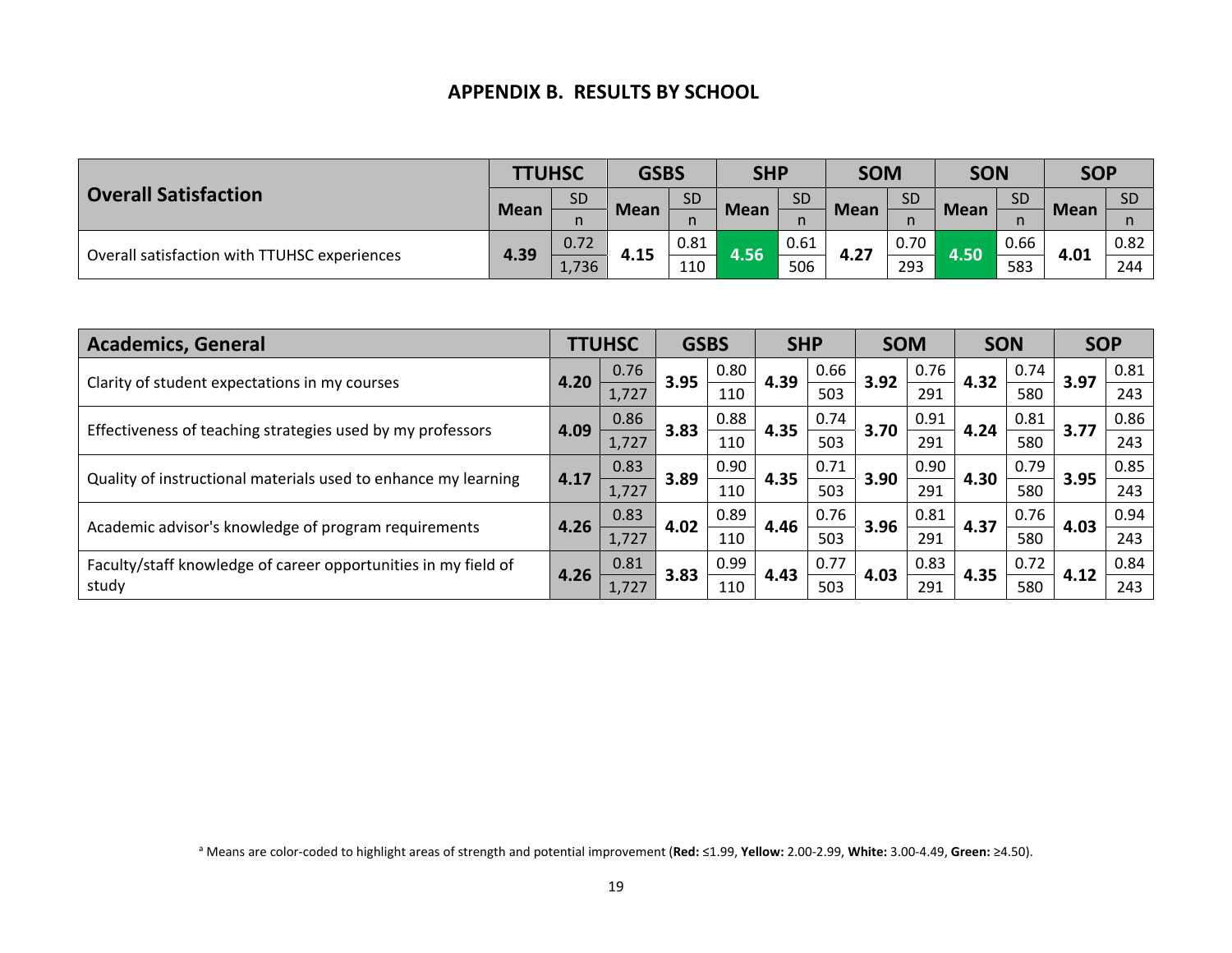| <b>Interprofessional Education</b>                                                                                             |               | <b>TTUHSC</b> | <b>GSBS</b> |      | <b>SHP</b> |      | <b>SOM</b> |      | <b>SON</b> |      | <b>SOP</b> |      |
|--------------------------------------------------------------------------------------------------------------------------------|---------------|---------------|-------------|------|------------|------|------------|------|------------|------|------------|------|
| Degree to which TTUHSC advocates for interprofessional practice<br>and education in order to prepare you to be a collaborative | 4.25          | 0.79          | 3.75        | 0.80 | 4.42       | 0.70 | 4.03       | 0.80 | 4.41       | 0.71 | 3.95       | 0.86 |
| clinician, educator, or researcher                                                                                             |               | 1,701         |             | 110  |            | 498  |            | 283  |            | 575  |            | 235  |
| Degree to which learning opportunities about interprofessional<br>education and practice are integrated throughout your        |               | 0.83          | 3.57        | 0.89 | 4.34       | 0.73 | 3.89       | 0.83 | 4.38       | 0.70 | 3.83       | 0.96 |
| program's curriculum                                                                                                           | 4.16<br>1,701 |               | 110         |      | 498        |      | 283        |      | 575        |      | 235        |      |
| Development of the interprofessional knowledge, skills, and                                                                    | 4.20          | 0.80          | 3.78        | 0.84 | 4.37       | 0.69 | 3.87       | 0.82 | 4.42       | 0.69 | 3.89       | 0.92 |
| values needed to work collaboratively with others                                                                              |               | 1,701         |             | 110  |            | 498  |            | 283  |            | 575  |            | 235  |
| Quantity of interprofessional education and practice learning                                                                  | 4.03          | 0.90          | 3.61        | 0.83 | 4.17       | 0.83 | 3.73       | 0.93 | 4.30       | 0.77 | 3.65       | 1.01 |
| activities offered at TTUHSC                                                                                                   |               | 1,701         |             | 110  |            | 498  |            | 283  |            | 575  |            | 235  |
| <b>Quality of interprofessional education and practice learning</b>                                                            | 4.08          | 0.88          | 3.62        | 0.83 | 4.26       | 0.79 | 3.76       | 0.91 | 4.34       | 0.75 | 3.69       | 1.01 |
| activities offered at TTUHSC                                                                                                   |               | 1,701         |             | 110  |            | 498  |            | 283  |            | 575  |            | 235  |
| Variety of interprofessional education and practice learning                                                                   | 4.01          | 0.90          | 3.55        | 0.88 | 4.13       | 0.85 | 3.75       | 0.88 | 4.27       | 0.79 | 3.64       | 1.00 |
| activities offered at TTUHSC                                                                                                   |               | 1,701         |             | 110  |            | 498  |            | 283  |            | 575  |            | 235  |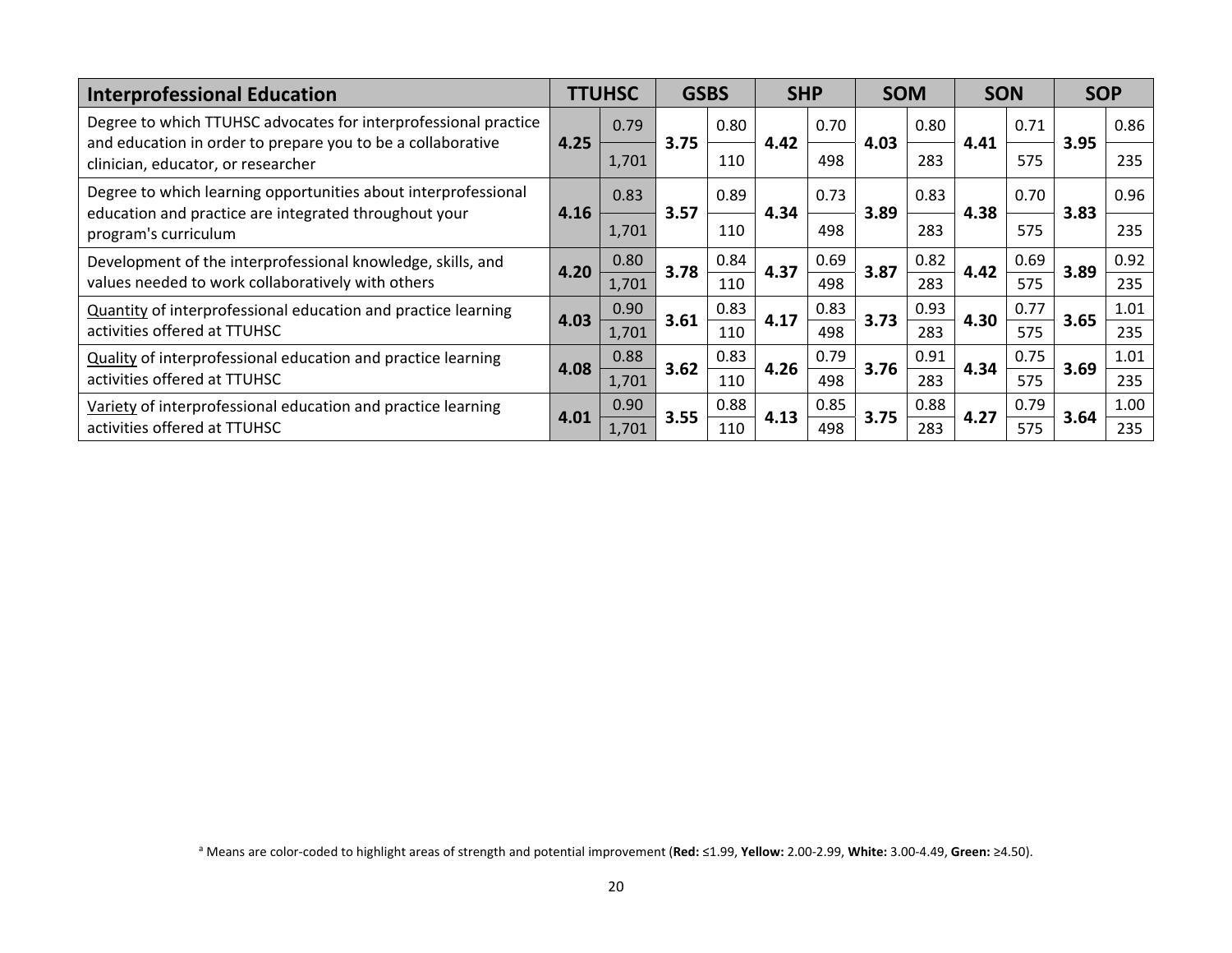| <b>Technology</b>                                                    |      | <b>TTUHSC</b> | <b>GSBS</b> |      | <b>SHP</b> |      | <b>SOM</b> |      | <b>SON</b> |      |      | <b>SOP</b> |
|----------------------------------------------------------------------|------|---------------|-------------|------|------------|------|------------|------|------------|------|------|------------|
| Reliability of the learning management system (i.e., Sakai or The    | 3.90 | 1.02          | 3.61        | 1.02 | 4.20       | 0.78 | 3.19       | 1.14 | 4.26       | 0.80 | 3.39 | 1.11       |
| Hub)                                                                 |      | 1,684         |             | 110  |            | 490  |            | 280  |            | 570  |      | 234        |
| Reliability of wireless connection (i.e., HSC-AIR) on my campus      | 3.51 | 1.24          | 3.25        | 1.27 | 3.61       | 1.15 | 2.73       | 1.29 | 4.18       | 0.89 | 3.08 | 1.19       |
|                                                                      |      | 1,520         |             | 110  |            | 451  |            | 277  |            | 449  |      | 233        |
| Quality of audio-video equipment used in my classrooms               | 3.81 | 1.02          | 3.69        | 0.97 | 4.06       | 0.79 | 3.28       | 1.13 | 4.04       | 0.95 | 3.56 | 1.09       |
|                                                                      |      | 1,509         |             | 108  |            | 447  |            | 275  |            | 445  |      | 234        |
| Availability of TTUHSC IT Solution Center staff to assist with my    | 4.02 | 0.98          | 3.84        | 0.94 | 4.17       | 0.79 | 3.28       | 1.15 | 4.47       | 0.64 | 3.56 | 1.07       |
| technology needs                                                     |      | 1,569         |             | 106  |            | 457  |            | 256  |            | 524  |      | 226        |
| Knowledge/skill of TTUHSC IT Solution Center technicians             | 4.01 | 0.98          | 3.81        | 0.94 | 4.19       | 0.80 | 3.20       | 1.16 | 4.48       | 0.66 | 3.60 | 1.00       |
|                                                                      |      | 1,563         |             | 106  |            | 459  |            | 255  |            | 517  |      | 226        |
| Usefulness of information provided in SolveIT, TTUHSC's              |      | 0.98          |             | 0.87 |            | 0.87 |            | 1.08 |            | 0.73 |      | 0.97       |
| searchable database for common technology questions and<br>solutions | 3.84 | 1,383         | 3.39        | 93   | 3.97       | 405  | 3.07       | 204  | 4.29       | 473  | 3.49 | 208        |
|                                                                      | 3.93 | 0.96          | 3.29        | 1.14 | 4.05       | 0.86 | 3.36       | 1.10 | 4.27       | 0.77 | 3.81 | 0.86       |
| Usability of the TTUHSC website overall                              |      | 1,675         |             | 109  |            | 489  |            | 273  |            | 572  |      | 232        |
|                                                                      | 4.06 | 0.92          | 3.83        | 0.81 | 4.19       | 0.80 | 3.43       | 1.11 | 4.47       | 0.60 | 3.68 | 1.00       |
| Availability of your school's technology support staff               |      | 1,590         |             | 104  |            | 466  |            | 259  |            | 532  |      | 229        |
|                                                                      |      | 0.94          |             | 0.83 |            | 0.77 |            | 1.14 |            | 0.61 |      | 1.01       |
| Knowledge/skill of your school's technology support staff            | 4.05 | 1,591         | 3.87        | 104  | 4.21       | 467  | 3.26       | 261  | 4.46       | 531  | 3.74 | 228        |
|                                                                      |      | 0.95          |             | 1.09 |            | 0.86 |            | 1.06 |            | 0.74 |      | 0.91       |
| Usability of your school's website                                   | 3.96 | 1,676         | 3.30        | 107  | 4.10       | 491  | 3.39       | 274  | 4.30       | 570  | 3.81 | 234        |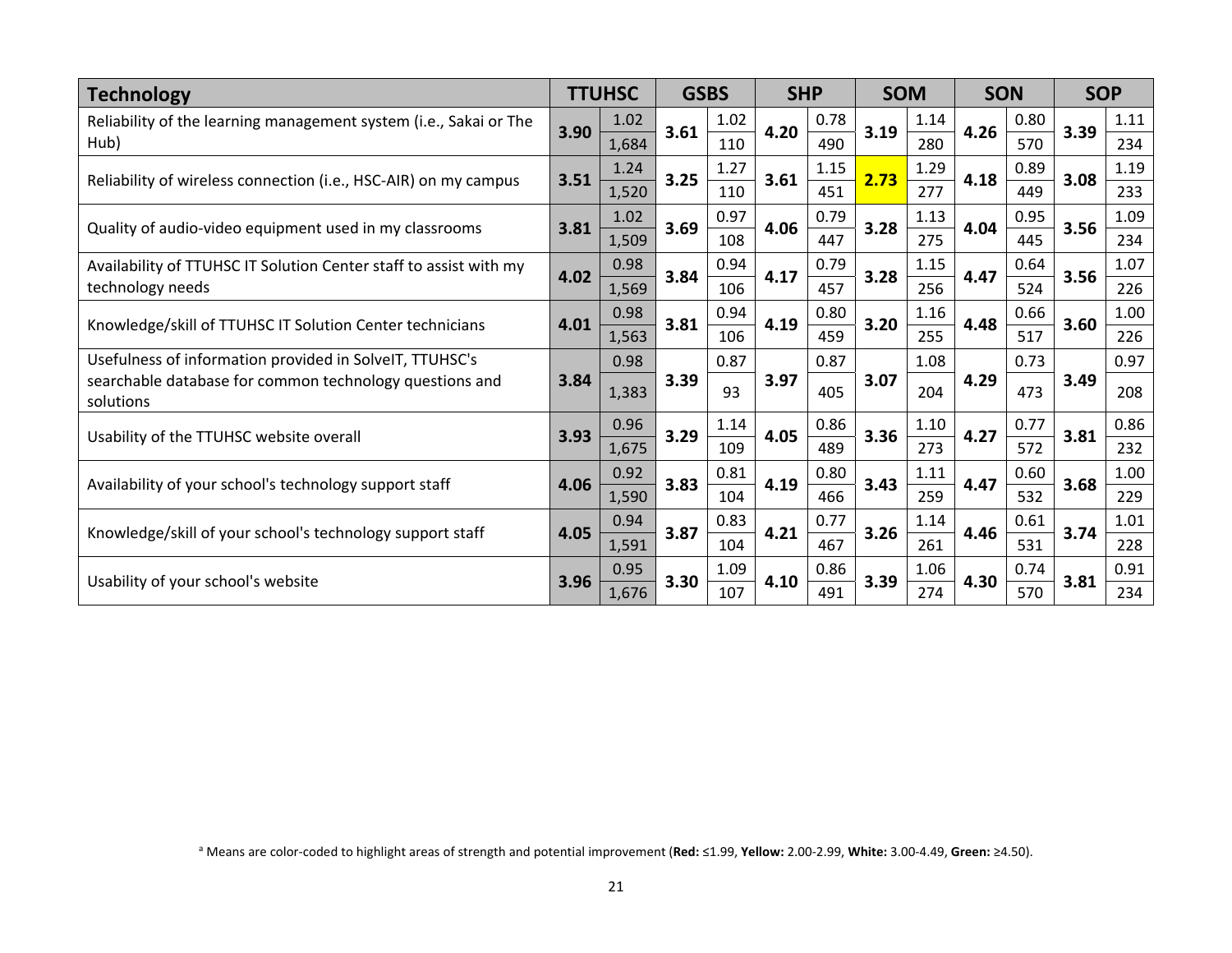| <b>Physical Environment</b>                                    |      | <b>TTUHSC</b> | <b>GSBS</b> |      | <b>SHP</b> |      | <b>SOM</b> |      | <b>SON</b> |      | <b>SOP</b> |      |
|----------------------------------------------------------------|------|---------------|-------------|------|------------|------|------------|------|------------|------|------------|------|
|                                                                | 4.21 | 0.78          | 3.97        | 0.91 | 4.24       | 0.74 | 4.28       | 0.64 | 4.34       | 0.69 | 3.96       | 0.97 |
| General adequacy of classrooms                                 |      | 1,391         |             | 108  |            | 410  |            | 273  |            | 372  |            | 228  |
| Adequacy of study facilities, excluding the library            | 3.91 | 1.04          | 3.64        | 1.09 | 4.04       | 0.96 | 3.85       | 1.00 | 4.19       | 0.85 | 3.47       | 1.26 |
|                                                                |      | 1,372         |             | 107  |            | 404  |            | 273  |            | 360  |            | 228  |
| Availability of common spaces for students to congregate       | 3.80 | 1.11          | 3.48        | 1.13 | 3.80       | 1.10 | 3.88       | 1.01 | 4.09       | 0.97 | 3.40       | 1.25 |
| between classes                                                |      | 1,362         |             | 108  |            | 406  |            | 274  |            | 346  |            | 228  |
| Cleanliness of campus buildings                                | 4.41 | 0.67          | 4.34        | 0.71 | 4.43       | 0.60 | 4.38       | 0.71 | 4.52       | 0.58 | 4.28       | 0.82 |
|                                                                |      | 1,415         |             | 108  |            | 414  |            | 274  |            | 391  |            | 228  |
| Safety/security in campus buildings, excluding the library     | 4.36 | 0.71          | 4.33        | 0.65 | 4.38       | 0.65 | 4.39       | 0.68 | 4.39       | 0.72 | 4.25       | 0.84 |
|                                                                |      | 1,400         |             | 108  |            | 413  |            | 274  |            | 377  |            | 228  |
| Safety/security outside of campus buildings, including parking | 4.21 | 0.83          | 4.17        | 0.81 | 4.20       | 0.79 | 4.15       | 0.85 | 4.32       | 0.79 | 4.15       | 0.92 |
| lots                                                           |      | 1,402         |             | 108  |            | 412  |            | 274  |            | 388  |            | 228  |
|                                                                |      | 1.13          | 3.52        | 1.22 | 3.89       | 1.05 | 3.58       | 1.17 |            | 1.05 |            | 1.19 |
| Parking availability                                           | 3.71 | 1,403         |             | 107  |            | 408  |            | 274  | 3.90       | 386  | 3.34       | 228  |

| Library, General                                                   |               | <b>TTUHSC</b> | <b>GSBS</b> |      | <b>SHP</b> |      | <b>SOM</b> |      | <b>SON</b> |      | <b>SOP</b> |      |
|--------------------------------------------------------------------|---------------|---------------|-------------|------|------------|------|------------|------|------------|------|------------|------|
| Availability of librarians via multiple communication methods      | 4.05          | 0.82          | 3.90        | 0.77 | 4.05       | 0.75 | 4.14       | 0.78 | 4.23       | 0.76 | 3.44       | 0.90 |
| (i.e., in person, telephone, email, text, live chat)               |               | 1,386         |             | 91   |            | 392  |            | 244  |            | 487  |            | 172  |
| Helpfulness of librarians in responding to my questions            | 4.06          | 0.84          | 3.92        | 0.82 | 4.04       | 0.80 | 4.19       | 0.79 | 4.22       | 0.83 | 3.53       | 0.82 |
|                                                                    |               | 1,325<br>0.74 |             | 91   |            | 372  |            | 241  |            | 457  |            | 163  |
| Availability of appropriate online databases for my field of study | 4.28<br>1,613 | 3.94          | 0.87        | 4.25 | 0.75       | 4.26 | 0.75       | 4.42 | 0.66       | 4.21 | 0.76       |      |
|                                                                    |               |               |             | 106  |            | 463  |            | 264  |            | 554  |            | 226  |
|                                                                    | 4.22          | 0.79          | 3.81        | 1.02 | 4.22       | 0.78 | 4.19       | 0.81 | 4.36       | 0.71 | 4.12       | 0.78 |
| Availability of appropriate online journals for my field of study  |               | 1,620         |             | 107  |            | 467  |            | 263  |            | 557  |            | 226  |
|                                                                    |               | 0.83          | 3.58        | 0.97 | 4.03       | 0.85 |            | 0.81 | 4.28       | 0.75 | 4.09       | 0.80 |
| Availability of appropriate e-books for my field of study          | 4.11          | 1,534         |             | 98   |            | 432  | 4.11       | 252  |            | 529  |            | 223  |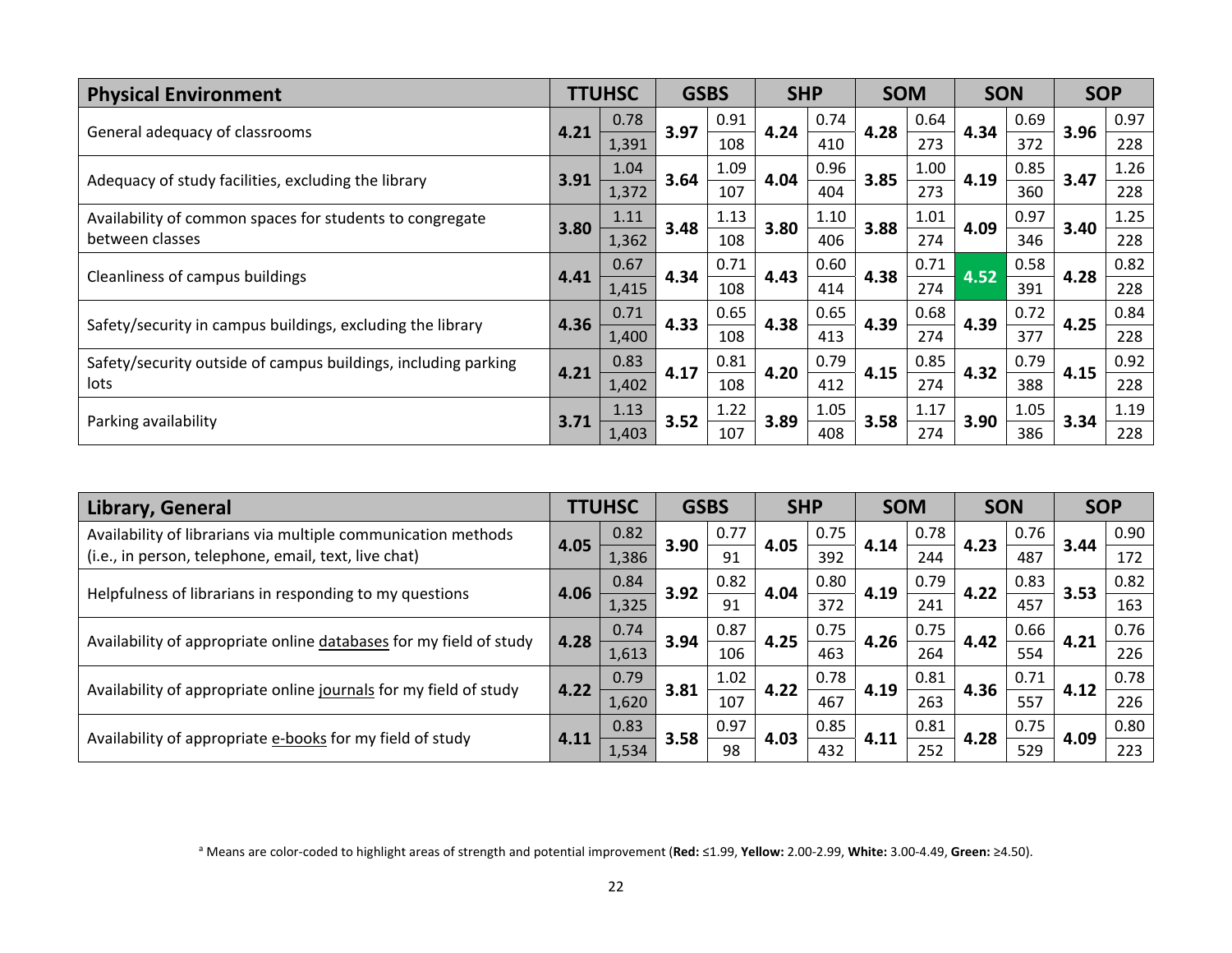| <b>Writing Center</b>                                          |      | <b>TUHSC</b> |      | <b>GSBS</b> |      | <b>SHP</b> | <b>SOM</b> |      | <b>SON</b> |      | SOP  |      |
|----------------------------------------------------------------|------|--------------|------|-------------|------|------------|------------|------|------------|------|------|------|
| How satisfied were you with the services you received from the |      | 0.87         | 3.92 | 0.47        | 4.27 | 0.92       | 4.24       | 0.95 | 4.23       | 0.70 | 3.62 | 0.74 |
| <b>TTUHSC Writing Center?</b>                                  | 4.20 | 289          |      | 13          |      | 84         |            |      |            | 137  |      |      |
| How satisfied are you with the monthly workshops presented by  | 4.15 | 0.73         | 3.90 | 0.65        | 4.41 | 0.60       | 4.16       | 0.73 | 4.27       | 0.73 | 3.64 |      |
| the TTUHSC Writing Center?                                     |      | 255          |      | 49          |      | 49         |            | 50   |            | 85   |      |      |

| <b>Student Business Services</b>          |               | <b>TTUHSC</b> | <b>GSBS</b> |      | <b>SHP</b> |      | <b>SOM</b> |      | <b>SON</b> |      | <b>SOP</b> |      |
|-------------------------------------------|---------------|---------------|-------------|------|------------|------|------------|------|------------|------|------------|------|
| Helpfulness of staff                      |               | 0.74          | 4.13        | 0.67 | 4.31       | 0.71 | 4.10       | 0.72 | 4.32       | 0.75 |            | 0.81 |
|                                           | 4.24<br>1,525 |               |             | 100  |            | 442  |            | 249  |            | 517  | 4.10       | 217  |
|                                           |               | 0.77          |             | 0.78 |            | 0.75 |            | 0.75 |            | 0.74 |            | 0.81 |
| Accuracy of information provided by staff | 4.22          | 1,523         | 4.00        | 101  | 4.28       | 441  | 4.08       | 248  | 4.34       | 516  | 4.10       | 217  |
| <b>Efficiency of services</b>             | 4.21          | 0.79          | 4.06        | 0.70 | 4.28       | 0.75 | 4.03       | 0.82 | 4.32       | 0.76 | 4.07       | 0.85 |
|                                           |               | 1,529         |             | 101  |            | 441  |            | 252  |            | 517  |            | 218  |

| Office of Institutional Health            |      | <b>TTUHSC</b> | <b>GSBS</b> |            | <b>SHP</b> |      | <b>SOM</b> |      | <b>SON</b> |      | <b>SOP</b> |      |      |
|-------------------------------------------|------|---------------|-------------|------------|------------|------|------------|------|------------|------|------------|------|------|
| Helpfulness of staff                      | 4.20 | 0.77          | 3.95        | 0.79       | 4.29       | 0.72 | 4.29       | 0.69 | 4.23       | 0.79 | 3.96       | 0.82 |      |
|                                           |      | 1,387         |             | 95         |            | 403  |            | 259  |            | 418  |            | 212  |      |
|                                           | 4.21 | 0.75          |             | 0.75       | 4.32       | 0.69 | 4.31       | 0.65 | 4.22       | 0.80 | 4.01       | 0.79 |      |
| Accuracy of information provided by staff |      | 1,390         | 3.96        | 95         |            | 402  |            | 259  |            | 421  |            | 213  |      |
|                                           |      | 0.77          | 3.92        | 0.76<br>95 |            |      | 0.72       | 4.34 | 0.68       |      | 0.79       | 3.99 | 0.84 |
| Efficiency of services                    | 4.21 | 1,389         |             |            |            | 4.30 | 403        |      | 259        | 4.24 | 420        |      | 212  |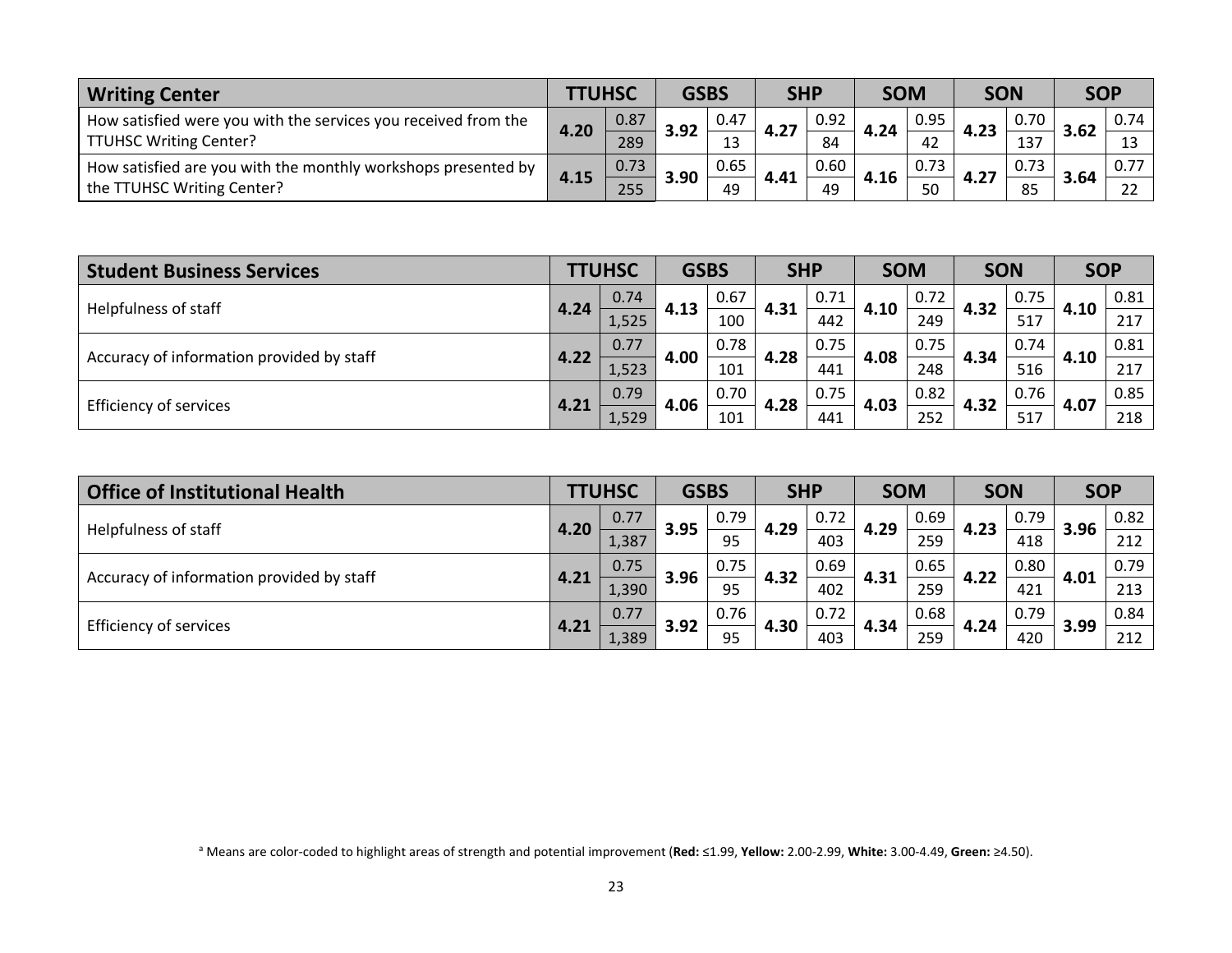| <b>Financial Aid</b>                      |      | <b>TTUHSC</b> | <b>GSBS</b>        |      | <b>SHP</b> |      | <b>SOM</b> |      | <b>SON</b> |      | <b>SOP</b> |      |      |
|-------------------------------------------|------|---------------|--------------------|------|------------|------|------------|------|------------|------|------------|------|------|
| Helpfulness of staff                      |      | 0.75          | 4.03               | 0.80 | 4.28       | 0.74 | 4.32       | 0.67 | 4.31       | 0.75 | 4.22       | 0.80 |      |
|                                           | 4.27 | 1,423         |                    | 90   |            | 413  |            | 231  |            | 468  |            | 221  |      |
|                                           | 4.25 | 0.75          | 3.98               | 0.77 | 4.27       | 0.74 | 4.27       | 0.74 |            | 0.73 |            | 0.76 |      |
| Accuracy of information provided by staff |      | 1,419         |                    | 90   |            | 413  |            | 228  | 4.31       | 467  | 4.19       | 221  |      |
|                                           |      | 0.77          | 0.75<br>4.02<br>90 |      |            | 0.71 |            | 4.27 | 0.76       | 4.26 | 0.82       | 4.20 | 0.77 |
| Efficiency of services                    | 4.24 | 1,427         |                    | 4.28 | 413        |      | 230        |      | 474        |      | 220        |      |      |

| Registrar                                 |      | <b>TTUHSC</b> | <b>GSBS</b> |      | <b>SHP</b> |      | <b>SOM</b> |      | <b>SON</b> |      | <b>SOP</b> |      |
|-------------------------------------------|------|---------------|-------------|------|------------|------|------------|------|------------|------|------------|------|
|                                           | 4.23 | 0.75          | 4.12        | 0.68 | 4.28       | 0.71 | 4.19       | 0.67 | 4.29       | 0.77 |            | 0.83 |
| Helpfulness of staff                      |      | 1,498         |             | 100  |            | 439  |            | 228  |            | 514  | 4.11       | 217  |
|                                           |      | 0.74          |             | 0.70 |            | 0.68 |            | 0.70 |            | 0.78 |            | 0.81 |
| Accuracy of information provided by staff | 4.23 | 1,498         | 4.08        | 100  | 4.30       | 437  | 4.16       | 229  | 4.27       | 516  | 4.13       | 216  |
|                                           | 4.21 | 0.77          | 4.01        | 0.72 | 4.29       | 0.67 |            | 0.80 |            | 0.79 | 4.09       | 0.84 |
| Efficiency of services                    |      | 1,503         |             | 101  |            | 438  | 4.12       | 230  | 4.26       | 516  |            | 218  |

| <b>Office of Student Services</b>         |      | <b>TTUHSC</b> | <b>GSBS</b> |      | <b>SHP</b> |      | <b>SOM</b> |      | <b>SON</b> |      | <b>SOP</b> |      |
|-------------------------------------------|------|---------------|-------------|------|------------|------|------------|------|------------|------|------------|------|
| Helpfulness of staff                      | 4.29 | 0.74          | 4.06        | 0.82 | 4.27       | 0.67 | 4.39       | 0.73 | 4.30       | 0.70 | 4.31       | 0.88 |
|                                           |      | 1,407         |             | 98   |            | 387  |            | 256  |            | 440  |            | 226  |
| Accuracy of information provided by staff | 4.29 | 0.73          | 4.03        | 0.76 | 4.28       | 0.66 | 4.35       | 0.74 |            | 0.70 | 4.28       | 0.87 |
|                                           |      | 1,405         |             | 99   |            | 388  |            | 253  | 4.31       | 439  |            | 226  |
| <b>Efficiency of services</b>             | 4.27 | 0.75          | 4.02        | 0.75 | 4.26       | 0.68 | 4.35       | 0.75 | 4.29       | 0.71 | 4.27       | 0.90 |
|                                           |      | 1,407         |             | 99   |            | 388  |            | 254  |            | 440  |            | 226  |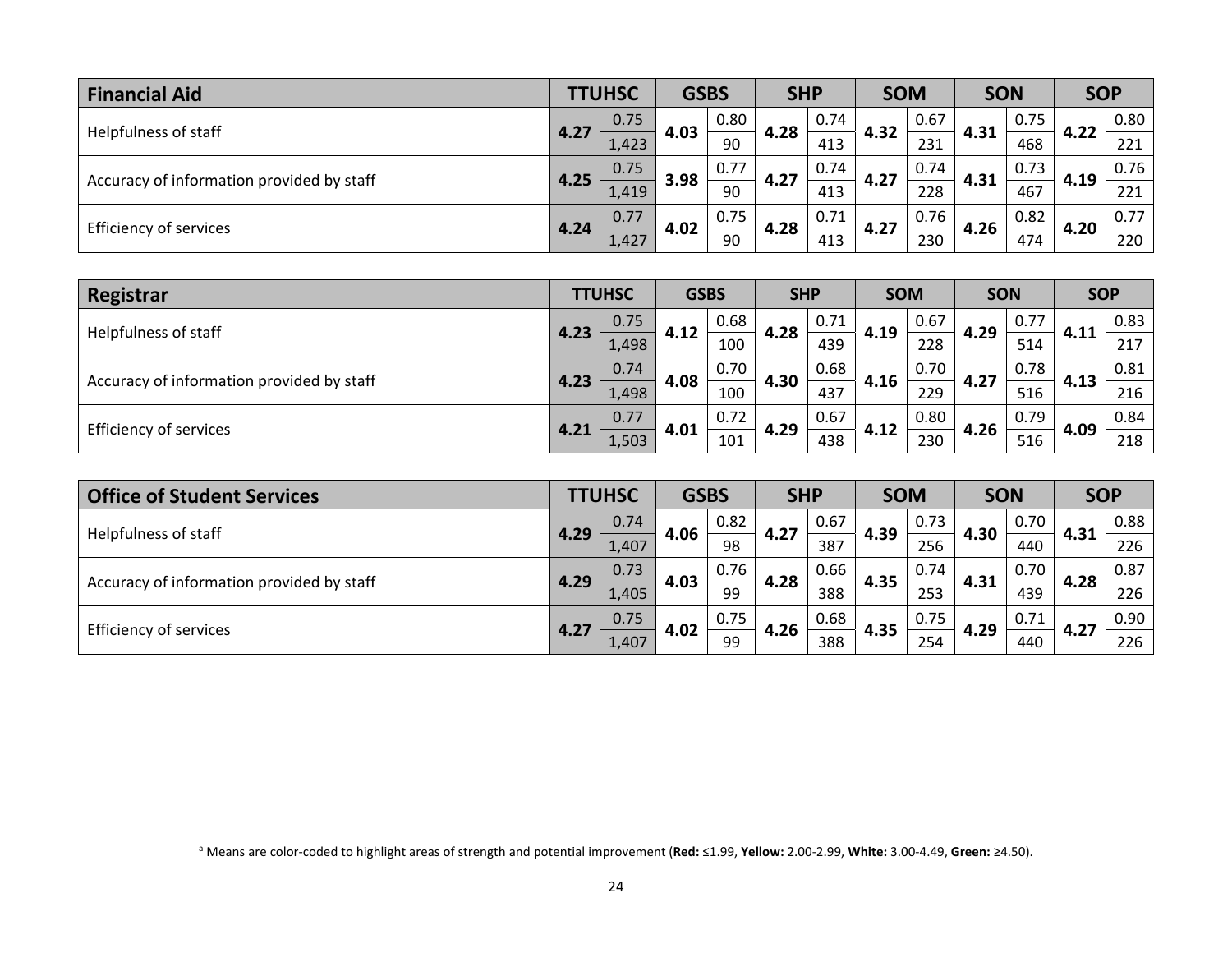| <b>Student Life</b>                                                  |      | <b>TTUHSC</b> | <b>GSBS</b> |      | <b>SHP</b> |      | <b>SOM</b> |      | <b>SON</b> |      | <b>SOP</b> |      |
|----------------------------------------------------------------------|------|---------------|-------------|------|------------|------|------------|------|------------|------|------------|------|
| I am aware of the services offered through Student Disability        | 3.87 | 0.98          | 3.65        | 1.01 | 3.92       | 0.96 | 3.53       | 1.09 | 4.02       | 0.93 | 3.91       | 0.90 |
| Services.                                                            |      | 1,319         |             | 88   |            | 375  |            | 215  |            | 447  |            | 194  |
| I am familiar with the process for requesting accommodations         | 3.68 | 1.07          | 3.46        | 0.99 | 3.73       | 1.05 | 3.25       | 1.18 | 3.87       | 1.02 | 3.69       | 1.01 |
| through Student Disability Services.                                 |      | 1,222         |             | 83   |            | 343  |            | 193  |            | 420  |            | 183  |
| I am aware of the services offered through Veterans Affairs.         | 3.71 | 1.07          | 3.47        | 1.00 | 3.75       | 1.02 | 3.27       | 1.21 | 3.92       | 1.02 | 3.68       | 1.00 |
|                                                                      |      | 1,131         |             | 75   |            | 326  |            | 169  |            | 390  |            | 171  |
| Veterans Affairs staff are efficient in meeting my needs.            | 3.77 | 0.94          | 3.60        | 0.75 | 3.78       | 0.95 | 3.50       | 1.00 | 3.93       | 0.94 | 3.69       | 0.84 |
|                                                                      |      | 846           |             | 55   |            | 238  |            | 108  |            | 300  |            | 145  |
| Veterans Affairs staff are knowledgeable about the GI Bill and       | 3.80 | 0.91          | 3.65        | 0.71 | 3.80       | 0.95 | 3.58       | 0.95 | 3.96       | 0.89 | 3.70       | 0.87 |
| the process of obtaining VA educational benefits.                    |      | 860           |             | 57   |            | 240  |            | 113  |            | 302  |            | 148  |
| I am aware of the possible health effects resulting from drug and    | 4.52 | 0.62          | 4.40        | 0.63 | 4.54       | 0.61 | 4.45       | 0.74 | 4.57       | 0.56 | 4.48       | 0.62 |
| alcohol use.                                                         |      | 1,585         |             | 105  |            | 457  |            | 266  |            | 541  |            | 216  |
| I know what Title IX is.                                             | 4.23 | 0.91          | 4.22        | 0.83 | 4.33       | 0.86 | 4.27       | 0.77 | 4.28       | 0.90 | 3.82       | 1.14 |
|                                                                      |      | 1,596         |             | 105  |            | 463  |            | 266  |            | 542  |            | 220  |
| I know how to report incidents of sexual discrimination,             |      | 0.85          |             | 0.77 |            | 0.82 |            | 0.92 |            | 0.77 |            | 0.96 |
| harassment, misconduct, and assault to University<br>administration. | 4.22 | 1,610         | 4.14        | 107  | 4.30       | 464  | 4.01       | 272  | 4.37       | 543  | 4.00       | 224  |
| I do not think that sexual misconduct is a problem at TTUHSC.        | 3.97 | 0.95          | 3.68        | 1.04 | 3.96       | 0.98 | 3.98       | 0.85 | 3.99       | 0.97 | 4.06       | 0.91 |
|                                                                      |      | 1,561         |             | 103  |            | 449  |            | 271  |            | 512  |            | 226  |
| I am familiar with the mental health resources available to me as    | 3.97 | 0.98          | 3.72        | 1.03 | 3.98       | 0.99 | 4.03       | 0.87 | 4.01       | 1.04 | 3.91       | 0.92 |
| a TTUHSC student.                                                    |      | 1,540         |             | 102  |            | 441  |            | 271  |            | 504  |            | 222  |
| I think I could recognize the warning signs of suicide and help      | 4.21 | 0.73          | 3.86        | 0.95 | 4.20       | 0.71 | 4.12       | 0.74 | 4.42       | 0.61 | 4.02       | 0.77 |
| someone get the help s/he needs.                                     |      | 1,618         |             | 105  |            | 466  |            | 272  |            | 549  |            | 226  |
| The Student Government Association represents my needs as a          | 3.93 | 0.93          | 3.63        | 1.07 | 3.98       | 0.89 | 3.90       | 0.91 | 4.03       | 0.87 | 3.80       | 1.04 |
| TTUHSC student.                                                      |      | 1,522         |             | 104  |            | 442  |            | 271  |            | 479  |            | 226  |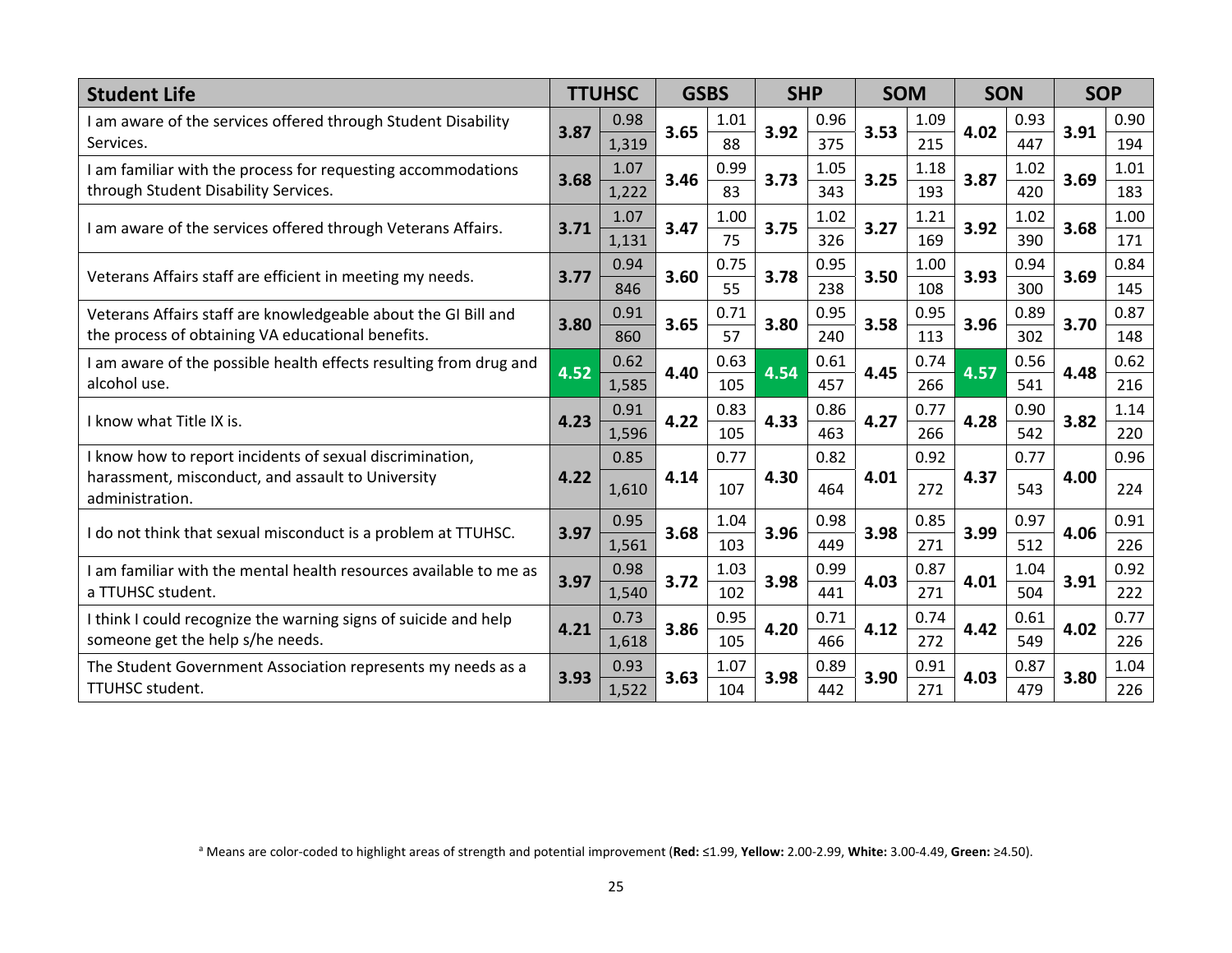#### **APPENDIX C. RESULTS BY CAMPUS**

|                                              |        | <b>TTUHSC</b> | ABL         |              |      | <b>AMA</b> | <b>DFW</b> |                    | <b>EP</b>   |      | <b>LBB</b>    |           | <b>LBB-COV</b> |           | <b>MDL</b> |           | <b>ODS</b>  |           | <b>DIST</b>  |           |
|----------------------------------------------|--------|---------------|-------------|--------------|------|------------|------------|--------------------|-------------|------|---------------|-----------|----------------|-----------|------------|-----------|-------------|-----------|--------------|-----------|
| <b>Overall Satisfaction</b>                  | Mean l | <b>SD</b>     | <b>Mean</b> | <b>SD</b>    | Mean | <b>SD</b>  | Meanl      | <b>SD</b>          | <b>Mean</b> | SD.  | <b>HMeanh</b> | <b>SD</b> | <b>Mean</b>    | <b>SD</b> | -Meanl     | <b>SD</b> | <b>Mean</b> | <b>SD</b> | <b>Meanl</b> | <b>SD</b> |
|                                              |        | n             |             | $\mathsf{n}$ |      |            |            |                    |             | n    |               |           |                |           |            |           |             |           |              |           |
|                                              | 4.39   | 0.72          | 4.34        | 0.73         | 4.11 | 0.83       | 4.09       | $\vert 0.74 \vert$ | 4.70        | 0.46 | 4.43          | 0.68      | 4.36           | 0.61      | 4.20       | 0.59      | 4.35        | 0.75      | 4.51         | 0.67      |
| Overall satisfaction with TTUHSC experiences |        | 1,736         |             | 128          |      | 227        |            | 47                 |             | 10   |               | 785       |                | 14        |            | 41        |             | 54        |              | 430       |

| <b>Academics, General</b>                             |      | <b>TTUHSC</b> |      | <b>ABL</b> |      | <b>AMA</b> |      | <b>DFW</b> |      | EP                 |      | LBB  |      | <b>ILBB-COVI</b> |      | <b>MDL</b> |      | <b>ODS</b> | <b>DIST</b> |      |
|-------------------------------------------------------|------|---------------|------|------------|------|------------|------|------------|------|--------------------|------|------|------|------------------|------|------------|------|------------|-------------|------|
|                                                       | 4.20 | 0.76          | 4.22 | 0.74       | 3.94 | 0.86       | 4.13 | 0.65       | 4.60 | $\vert 0.49 \vert$ | 4.20 | 0.75 | 4.07 | 0.80             | 4.17 | 0.62       | 4.02 | 0.76       | 4.36        | 0.72 |
| Clarity of student expectations in my courses         |      | 1.727         |      | 128        |      | 226        |      | 46         |      | 10                 |      | 781  |      | 14               |      | 41         |      | 54         |             | 427  |
| Effectiveness of teaching strategies used by my       | 4.09 | 0.86          | 4.11 | 0.81       | 3.81 | 0.87       | 3.80 | 0.80       | 4.30 | 0.78               | 4.10 | 0.88 | 3.86 | 0.91             | 3.95 | 0.79       | 4.00 | 0.79       | 4.27        | 0.80 |
| professors                                            |      | 1,727         |      | 128        |      | 226        |      | 46         |      | 10                 |      | 781  |      | 14               |      |            |      | 54         |             | 427  |
| Quality of instructional materials used to enhance my | 4.17 | 0.83          | 4.28 | 0.76       | 3.95 | 0.91       | 3.98 | 0.79       | 4.10 | 0.83               |      | 0.83 |      | 0.61             | 3.98 | 0.81       | 4.17 | 0.83       | 4.29        | 0.77 |
| learning                                              |      | 1,727         |      | 128        |      | 226        |      | 46         |      | 10                 | 4.18 | 781  | 4.36 | 14               |      | 41         |      | 54         |             | 427  |
| Academic advisor's knowledge of program               | 4.26 | 0.83          | 4.38 | 0.72       | 4.09 | 0.90       | 3.96 | 1.04       | 4.40 | 0.80               | 4.25 | 0.83 | 4.43 | 0.49             | 4.20 | 0.67       | 4.24 | 0.94       | 4.35        | 0.79 |
| requirements                                          |      | 1.727         |      | 128        |      | 226        |      | 46         |      | 10                 |      | 781  |      | 14               |      | 41         |      | 54         |             | 427  |
| Faculty/staff knowledge of career opportunities in my | 4.26 | 0.81          | 4.38 | 0.71       | 4.10 | 0.89       | 4.11 | 0.87       | 4.10 | 0.94               | 4.28 | 0.81 | 4.29 | 0.80             | 4.29 | 0.74       | 4.19 | 0.88       | 4.29        | 0.77 |
| field of study                                        |      | 1,727         |      | 128        |      | 226        |      | 46         |      | 10                 |      | 781  |      | 14               |      | 41         |      | 54         |             | 427  |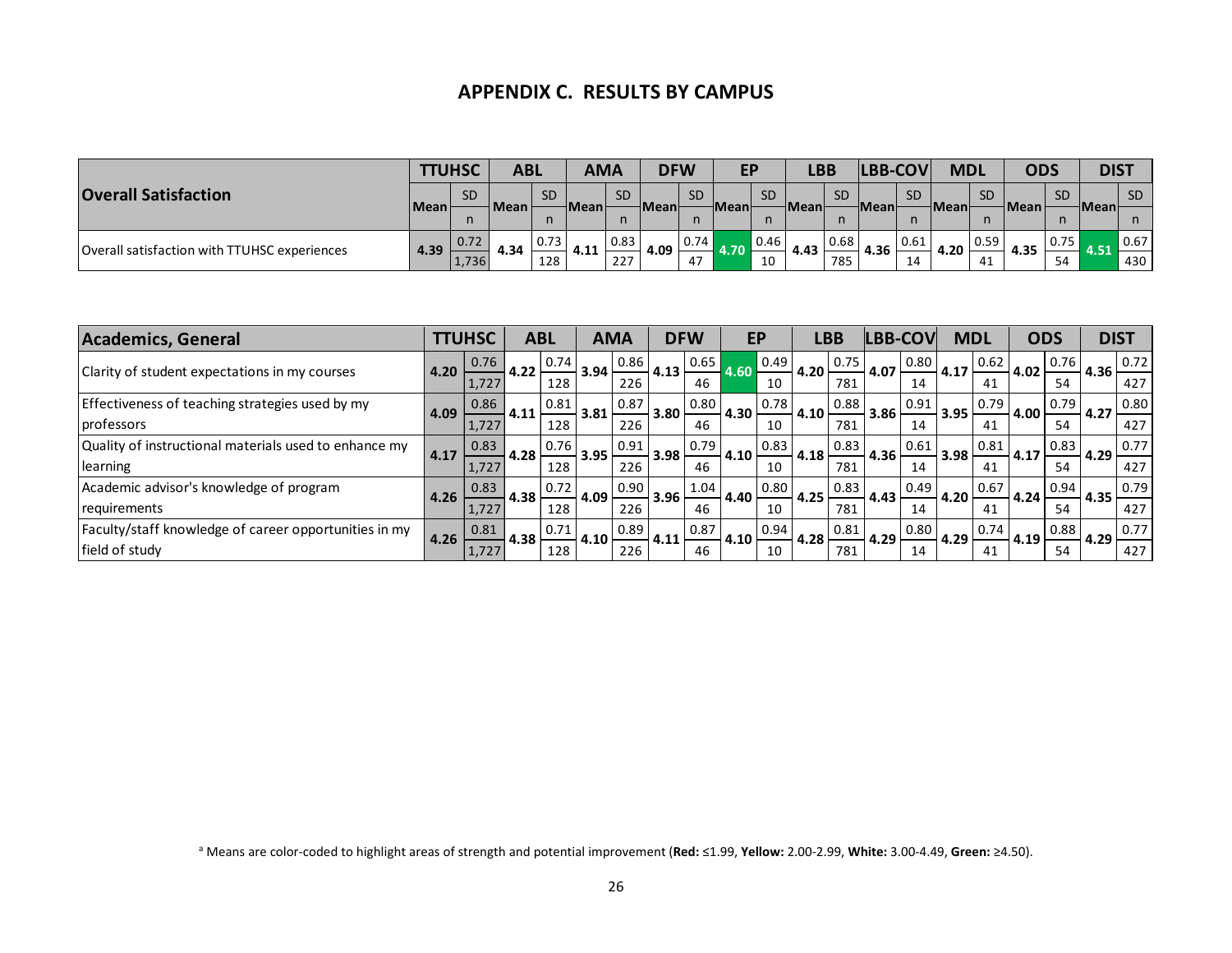| <b>Interprofessional Education</b>                                   |      | <b>TTUHSC</b> |      | <b>ABL</b> |      | <b>AMA</b> |      | <b>DFW</b> |      | EP   |      | <b>LBB</b> | <b>LBB-COV</b> |      | <b>MDL</b> |      |      | <b>ODS</b> | <b>DIST</b> |      |
|----------------------------------------------------------------------|------|---------------|------|------------|------|------------|------|------------|------|------|------|------------|----------------|------|------------|------|------|------------|-------------|------|
| Degree to which TTUHSC advocates for                                 |      | 0.79          |      | 0.85       |      | 0.86       |      | 0.81       |      | 0.83 |      | 0.78       |                | 0.61 |            | 0.80 |      | 0.70       |             | 0.71 |
| interprofessional practice and education in order to                 | 4.25 |               | 4.27 |            | 3.98 |            | 4.09 |            | 4.10 |      | 4.26 |            | 4.31           |      | 4.29       |      | 4.34 |            | 4.35        |      |
| prepare you to be a collaborative clinician, educator, or            |      | 1,701         |      | 126        |      | 219        |      | 45         |      | 10   |      | 773        |                | 13   |            | 41   |      | 53         |             | 421  |
| Degree to which learning opportunities about                         |      | 0.83          |      | 0.90       |      | 0.94       |      | 0.80       |      | 1.10 |      | 0.83       |                | 0.62 |            | 0.79 |      | 0.68       |             | 0.73 |
| interprofessional education and practice are integrated $\vert$ 4.16 |      |               | 4.22 |            | 3.89 |            | 3.98 |            | 4.00 |      | 4.14 |            | 4.38           |      | 4.24       |      | 4.36 |            | 4.29        |      |
| throughout your program's curriculum                                 |      | 1,701         |      | 126        |      | 219        |      | 45         |      | 10   |      | 773        |                | 13   |            | 41   |      | 53         |             | 421  |
| Development of the interprofessional knowledge, skills,              | 4.20 | 0.80          | 4.21 | 0.89       | 3.99 | 0.88       | 4.02 | 0.83       | 3.90 | 1.14 | 4.18 | 0.80       | 4.23           | 0.70 | 4.34       | 0.72 | 4.40 | 0.65       | 4.33        | 0.71 |
| and values needed to work collaboratively with others                |      | 1,701         |      | 126        |      | 219        |      | 45         |      | 10   |      | 773        |                | 13   |            | 41   |      | 53         |             | 421  |
| Quantity of interprofessional education and practice                 | 4.03 | 0.90          | 4.09 | 0.95       | 3.77 | 0.98       | 3.73 | 0.90       | 3.90 | 1.14 | 4.02 | 0.90       | 4.31           | 0.72 | 3.98       | 0.90 | 4.25 | 0.77       | 4.19        | 0.81 |
| learning activities offered at TTUHSC                                |      | 1,701         |      | 126        |      | 219        |      | 45         |      | 10   |      | 773        |                | 13   |            | 41   |      | 53         |             | 421  |
| Quality of interprofessional education and practice                  | 4.08 | 0.88          | 4.13 | 0.89       | 3.78 | 0.97       | 3.87 | 0.93       | 3.70 | 1.19 | 4.08 | 0.89       | 4.08           | 0.92 | 4.07       | 0.89 | 4.32 | 0.75       | 4.24        | 0.78 |
| learning activities offered at TTUHSC                                |      | 1,701         |      | 126        |      | 219        |      | 45         |      | 10   |      | 773        |                | 13   |            | 41   |      | 53         |             | 421  |
| Variety of interprofessional education and practice                  | 4.01 | 0.90          | 4.10 | 0.92       | 3.73 | 0.98       | 3.64 | 0.97       | 3.50 | 1.12 | 4.00 | 0.89       | 4.23           | 0.89 | 3.90       | 0.91 | 4.25 | 0.80       | 4.17        | 0.80 |
| learning activities offered at TTUHSC                                |      | 1,701         |      | 126        |      | 219        |      | 45         |      | 10   |      | 773        |                | 13   |            | 41   |      | 53         |             | 421  |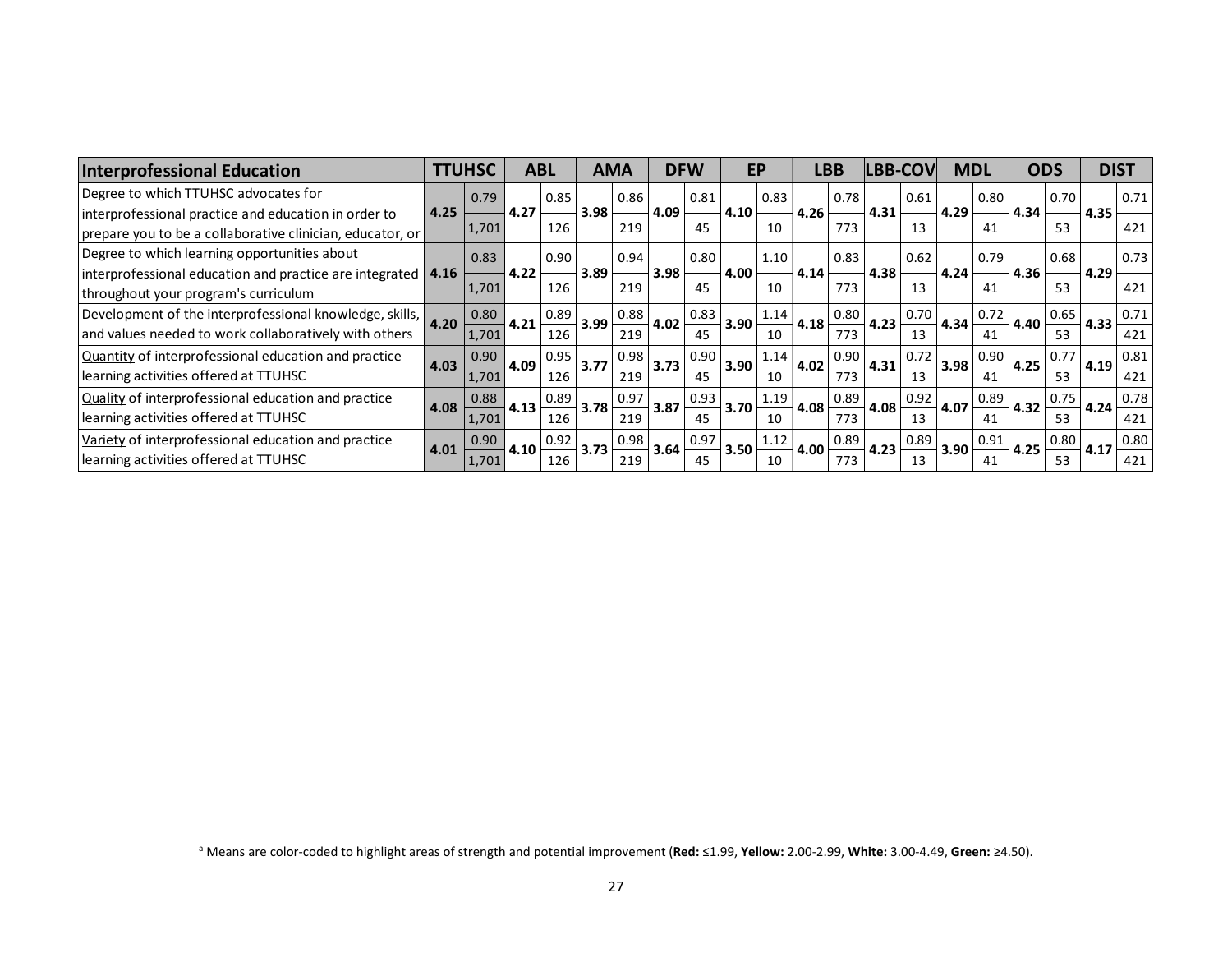| <b>Technology</b>                                                                                                                           |      | <b>TTUHSC</b> |      | <b>ABL</b>  |      | AMA         |      | <b>DFW</b> |      | <b>EP</b>  |      | <b>LBB</b>  |      | LBB-COV    | <b>MDL</b> |            |      | <b>ODS</b> |      | <b>DIST</b> |
|---------------------------------------------------------------------------------------------------------------------------------------------|------|---------------|------|-------------|------|-------------|------|------------|------|------------|------|-------------|------|------------|------------|------------|------|------------|------|-------------|
| Reliability of the learning management system (i.e.,<br>Sakai or The Hub)                                                                   | 3.90 | 1.02<br>1,684 | 3.73 | 1.10<br>126 | 3.52 | 1.17<br>216 | 3.82 | 1.04<br>45 | 4.20 | 0.75<br>10 | 3.78 | 1.03<br>766 | 3.31 | 1.14<br>13 | 4.25       | 0.73<br>40 | 3.90 | 1.06<br>52 | 4.36 | 0.71<br>416 |
| Reliability of wireless connection (i.e., HSC-AIR) on my<br>campus                                                                          | 3.51 | 1.24<br>1,520 | 3.72 | 1.17<br>126 | 3.30 | 1.19<br>216 | 3.60 | 1.20<br>43 | 4.10 | 1.14<br>10 | 3.23 | 1.30<br>756 | 2.77 | 1.37<br>13 | 3.60       | 1.09<br>40 | 3.87 | 1.04<br>52 |      |             |
| Quality of audio-video equipment used in my<br>l classrooms                                                                                 | 3.81 | 1.02<br>1,509 | 3.78 | 1.08<br>126 | 3.58 | 1.10<br>214 | 3.63 | 1.14<br>43 | 3.90 | 1.04<br>10 | 3.73 | 1.02<br>750 | 3.69 | 0.91<br>13 | 4.15       | 0.65<br>40 | 3.90 | 0.97<br>52 |      |             |
| Availability of TTUHSC IT Solution Center staff to assist<br>with my technology needs                                                       | 4.02 | 0.98<br>1,569 | 4.08 | 1.08<br>124 | 3.71 | 1.02<br>205 | 3.81 | 1.01<br>42 | 4.50 | 0.67<br>10 | 3.93 | 1.02<br>725 | 3.83 | 0.90<br>12 | 4.13       | 0.75<br>40 | 4.20 | 0.86<br>49 | 4.32 | 0.74<br>362 |
| Knowledge/skill of TTUHSC IT Solution Center<br>l technicians                                                                               | 4.01 | 0.98<br>1,563 | 4.10 | 0.97<br>124 | 3.71 | 1.02<br>204 | 3.71 | 0.96<br>42 | 4.60 | 0.66<br>10 | 3.90 | 1.05<br>726 | 3.67 | 1.11<br>12 | 4.20       | 0.71<br>40 | 4.20 | 0.86<br>49 | 4.36 | 0.75<br>356 |
| Usefulness of information provided in SolveIT,<br><b>TTUHSC's searchable database for common technology 3.84</b><br>questions and solutions |      | 0.98<br>1,383 | 3.93 | 0.97<br>116 | 3.56 | 1.03<br>183 | 3.62 | 0.85<br>39 | 3.63 | 0.99<br>8  | 3.71 | 1.01<br>633 | 3.75 | 0.83<br>12 | 4.05       | 0.73<br>37 | 4.05 | 0.99<br>43 | 4.20 | 0.81<br>312 |
| Usability of the TTUHSC website overall                                                                                                     | 3.93 | 0.96<br>1,675 | 4.02 | 0.88<br>125 | 3.74 | 1.04<br>215 | 3.87 | 0.83<br>45 | 3.40 | 1.02<br>10 | 3.79 | 1.02<br>759 | 3.69 | 1.14<br>13 | 4.13       | 0.60<br>40 | 4.04 | 0.94<br>52 | 4.24 | 0.77<br>416 |
| Availability of your school's technology support staff                                                                                      | 4.06 | 0.92<br>1,590 | 4.12 | 1.00<br>126 | 3.82 | 0.92<br>207 | 3.82 | 0.94<br>44 | 4.40 | 0.80<br>10 | 3.98 | 0.98<br>726 | 4.00 | 0.68<br>13 | 4.22       | 0.79<br>40 | 4.18 | 0.90<br>51 | 4.32 | 0.71<br>373 |
| Knowledge/skill of your school's technology support<br>staff                                                                                | 4.05 | 0.94<br>1,591 | 4.16 | 1.01<br>126 | 3.86 | 0.96<br>207 | 3.77 | 1.01<br>43 | 4.40 | 0.80<br>10 | 3.92 | 1.01<br>729 | 4.00 | 0.68<br>13 | 4.28       | 0.77<br>40 | 4.24 | 0.88<br>51 | 4.34 | 0.68<br>372 |
| Usability of your school's website                                                                                                          | 3.96 | 0.95<br>1,676 | 4.10 | 0.83<br>126 | 3.71 | 1.06<br>216 | 3.84 | 0.97<br>45 | 3.60 | 1.02<br>10 | 3.83 | 1.00<br>759 | 3.77 | 1.05<br>13 | 4.33       | 0.52<br>40 | 4.13 | 0.83<br>52 | 4.25 | 0.78<br>415 |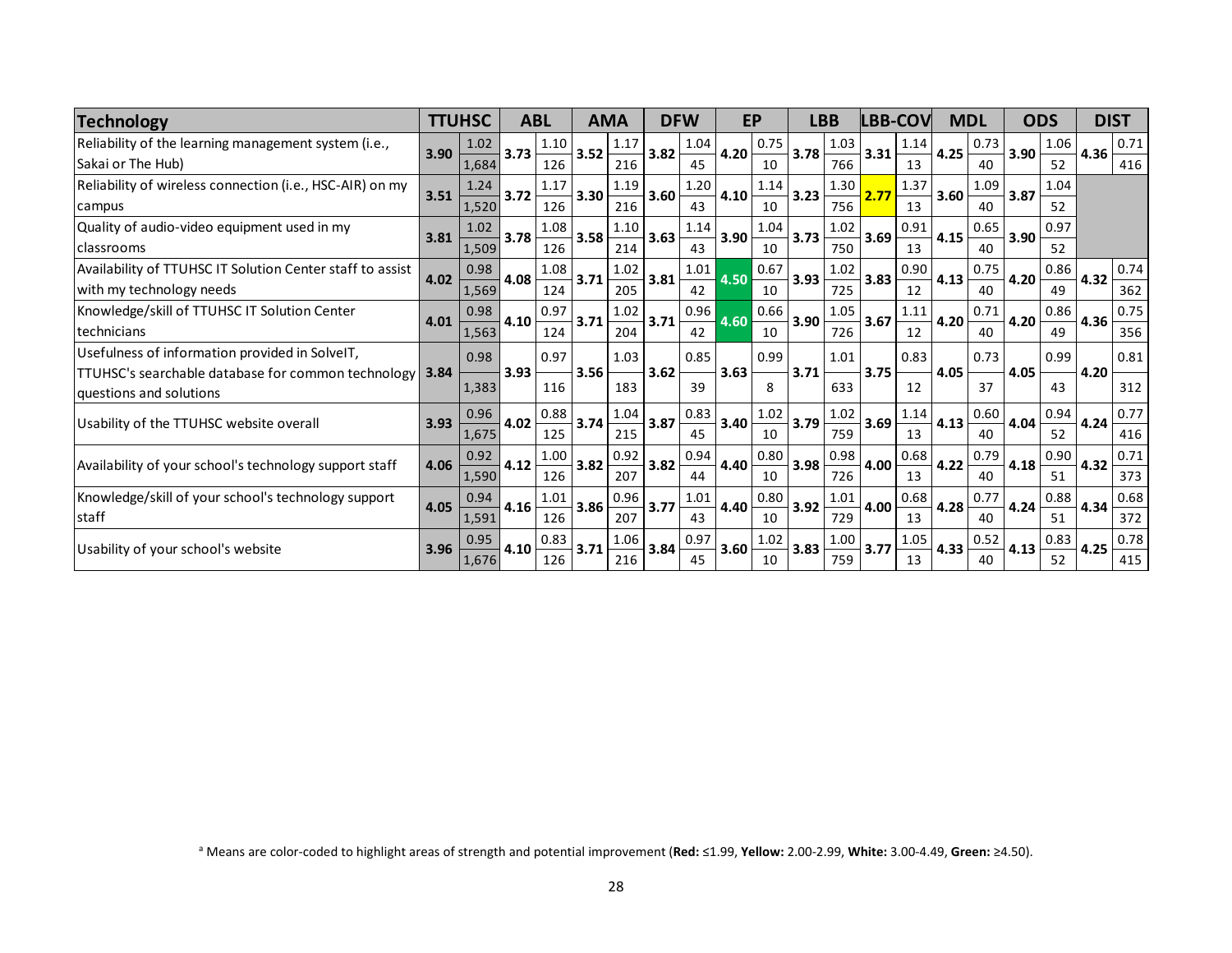| <b>Physical Environment</b>                                                 |      | <b>TTUHSC</b>  |      | <b>ABL</b>  |      | <b>AMA</b>  |      | <b>DFW</b> |            | EP         |      | LBB         |          | <b>LBB-COV</b> | <b>MDL</b> |            |      | <b>ODS</b> | <b>DIST</b> |
|-----------------------------------------------------------------------------|------|----------------|------|-------------|------|-------------|------|------------|------------|------------|------|-------------|----------|----------------|------------|------------|------|------------|-------------|
| General adequacy of classrooms                                              | 4.21 | 0.78<br>1,391  | 4.40 | 0.67<br>125 | 4.00 | 0.99<br>212 | 3.93 | 0.89<br>41 | 3.80       | 1.08<br>10 | 4.24 | 0.72<br>738 | $4.50 -$ | 0.50 <br>12    | 4.38       | 0.54<br>39 | 4.21 | 0.64<br>48 |             |
| Adequacy of study facilities, excluding the library                         | 3.91 | 1.04<br>1,372  | 4.01 | 1.11<br>124 | 3.67 | 1.22<br>212 | 3.29 | 1.24<br>42 | $2.90 \pm$ | 1.37<br>10 | 3.94 | 0.98<br>731 | 4.33     | 0.47<br>12     | 4.11       | 0.99<br>38 | 3.92 | 0.91<br>48 |             |
| Availability of common spaces for students to<br>congregate between classes | 3.80 | 1.11<br>1,362  | 4.00 | 1.08<br>125 | 3.52 | 1.23<br>211 | 3.20 | 1.21<br>40 | 3.00       | 1.18<br>10 | 3.77 | 1.11<br>735 | 4.33     | 0.62<br>12     | 4.19       | 0.80<br>37 | 3.98 | 0.80<br>48 |             |
| Cleanliness of campus buildings                                             | 4.41 | 0.67<br>1,415  | 4.70 | 0.49<br>125 | 4.31 | 0.80<br>212 | 4.05 | 0.73<br>41 | 4.70       | 0.46<br>10 | 4.42 | 0.63<br>739 | 4.58     | 0.49<br>12     | 4.38       | 0.54<br>39 | 4.33 | 0.71<br>49 |             |
| Safety/security in campus buildings, excluding the<br>library               | 4.36 | 0.71<br>1,400  | 4.65 | 0.57<br>125 | 4.25 | 0.86<br>212 | 4.00 | 0.83<br>41 | 4.80       | 0.40<br>10 | 4.38 | 0.65<br>740 | 4.58     | 0.49<br>12     | 4.26       | 0.74<br>39 | 4.27 | 0.75<br>49 |             |
| Safety/security outside of campus buildings, including<br>parking lots      | 4.21 | 0.83<br> 1,402 | 4.54 | 0.74<br>125 | 4.13 | 0.92<br>212 | 3.88 | 1.00<br>40 | 4.70       | 0.46<br>10 | 4.19 | 0.80<br>738 | 4.42     | 0.64<br>12     | 4.18       | 0.75<br>39 | 3.96 | 1.05<br>49 |             |
| Parking availability                                                        | 3.71 | 1.13<br> 1,403 | 3.78 | 1.13<br>124 | 3.74 | 1.13<br>212 | 3.00 | 1.38<br>40 | 1.70       | 1.19<br>10 | 3.67 | 1.12<br>734 | 3.92     | 1.11<br>12     | 4.33       | 0.69<br>39 | 3.52 | 1.21<br>48 |             |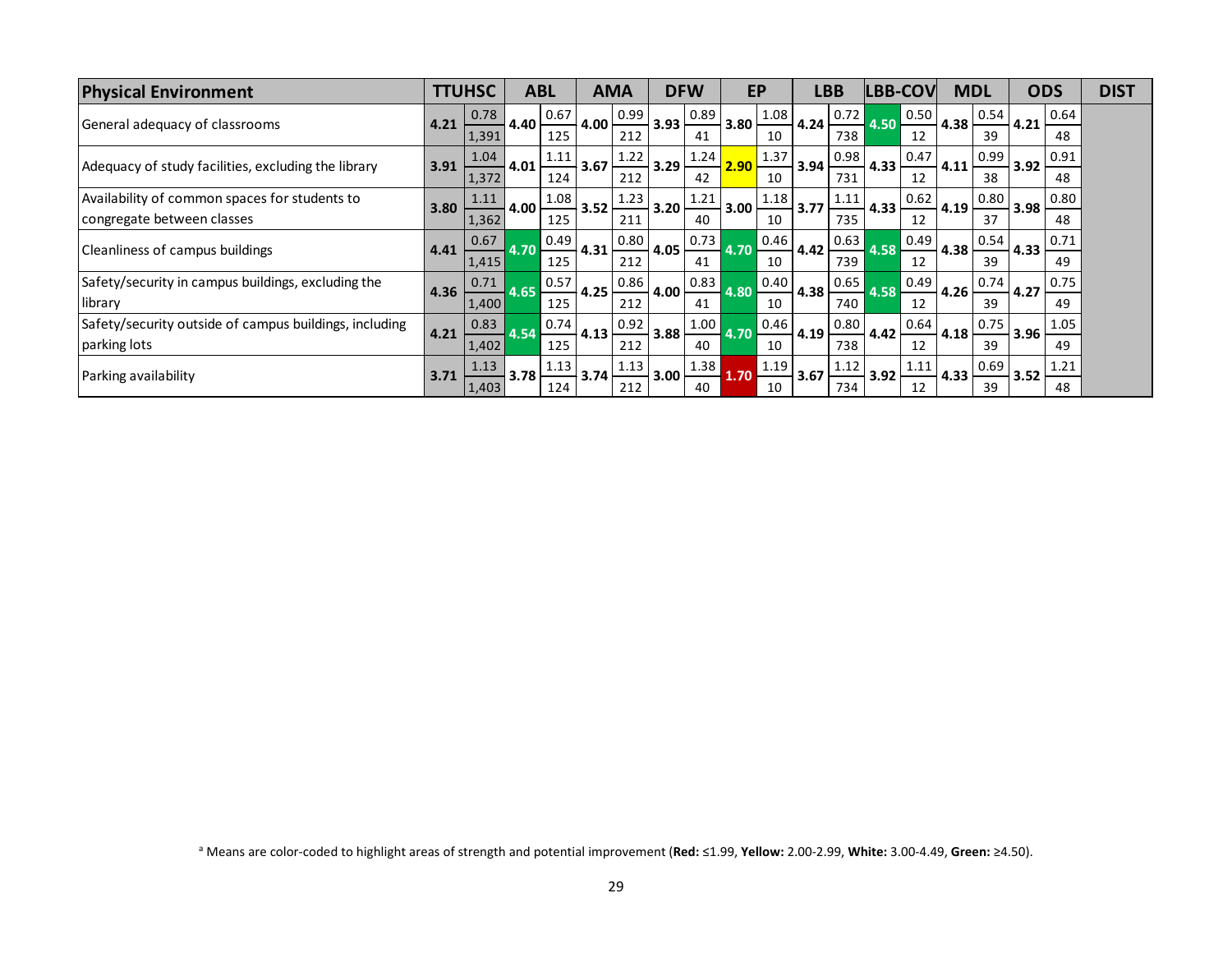| Library, General                                                 |      | <b>TTUHSC</b> |      | <b>ABL</b> |         | <b>AMA</b> |      | <b>DFW</b> |      | EP   |      | LBB  |      | <b>LBB-COV</b> |      | <b>MDL</b> | <b>ODS</b> |      |      | <b>DIST</b> |
|------------------------------------------------------------------|------|---------------|------|------------|---------|------------|------|------------|------|------|------|------|------|----------------|------|------------|------------|------|------|-------------|
| Availability of librarians via multiple communication            |      | 0.82          |      | 0.92       |         | 0.95       |      | 0.99       |      | 0.66 |      | 0.74 |      | 0.75           |      | 0.70       |            | 0.72 |      | 0.78        |
| methods (i.e., in person, telephone, email, text, live<br>chat)  | 4.05 | 1.386         | 3.72 | 90         | 3.72    | 167        | 3.52 | 33         | 3.75 | 8    | 4.11 | 676  | 4.33 | 12             | 3.83 | 29         | 4.43       | 51   | 4.17 | 320         |
| Helpfulness of librarians in responding to my questions          | 4.06 | 0.84          | 3.86 | 0.90       | 3.75    | 0.87       | 3.55 | 0.94       | 3.88 | 0.78 | 4.14 | 0.79 | 4.27 | 0.86           | 3.79 | 0.71       | 4.47       | 0.78 | 4.12 | 0.83        |
|                                                                  |      | 1,325         |      | 84         |         | 161        |      | 31         |      | 8    |      | 662  |      | 11             |      | 29         |            | 51   |      | 288         |
| Availability of appropriate online databases for my field        | 4.28 | 0.74          | 4.28 | 0.65       | 4.25    | 0.73       | 4.16 | 0.95       | 4.20 | 0.87 | 4.26 | 0.73 | 4.67 | 0.47           | 4.31 | 0.65       | 4.46       | 0.77 | 4.32 | 0.76        |
| of study                                                         |      | 1,613         |      | 121        |         | 208        |      | 44         |      | 10   |      | 731  |      | 12             |      | 39         |            | 52   |      | 396         |
| Availability of appropriate online journals for my field         | 4.22 | 0.79          | 4.25 | 0.67       | 4.18    | 0.78       | 4.07 | 0.89       | 4.10 | 0.94 | 4.17 | 0.81 |      | 0.49           | 4.33 | 0.61       | 4.48       | 0.75 | 4.29 | 0.77        |
| of study                                                         |      | 1,620         |      | 121        |         | 208        |      | 44         |      | 10   |      | 734  |      | 12             |      | 39         |            | 52   |      | 400         |
| Availability of appropriate e-books for my field of study   4.11 |      | 0.83          | 4.18 | 0.72       | $-4.07$ | 0.82       | 4.07 | 0.91       | 4.11 | 0.87 | 4.05 | 0.84 | 4.30 | 0.64           | 4.28 | 0.68       | 4.45       | 0.75 | 4.16 | 0.84        |
|                                                                  |      | 1,534         |      | 119        |         | 200        |      | 42         |      | 9    |      | 702  |      | 10             |      | 39         |            | 51   |      | 362         |

| Library, Physical                           |      | <b>LBB</b> | <b>AMA</b> |      | <b>ODS</b> |      |
|---------------------------------------------|------|------------|------------|------|------------|------|
| Hours of operation                          | 3.85 | 1.00       | 3.41       | 1.12 | 3.57       | 1.13 |
|                                             |      | 827        |            | 135  |            | 54   |
|                                             | 4.09 | 0.74       | 3.74       | 0.97 | 4.26       | 0.75 |
| Availability of resource materials on-site  |      | 796        |            | 130  |            | 54   |
|                                             | 4.17 | 0.76       | 3.56       | 1.09 | 4.18       | 0.90 |
| Availability of computers for your use      |      | 781        |            | 127  |            | 51   |
|                                             | 3.82 | 1.05       |            | 1.21 | 4.13       | 0.94 |
| Adequacy of study facilities in the library |      | 817        | 3.51       | 134  |            | 54   |
|                                             | 4.27 | 0.68       | 3.92       | 0.93 | 4.33       | 0.79 |
| Safety/security in the library              |      | 813        |            | 133  |            | 54   |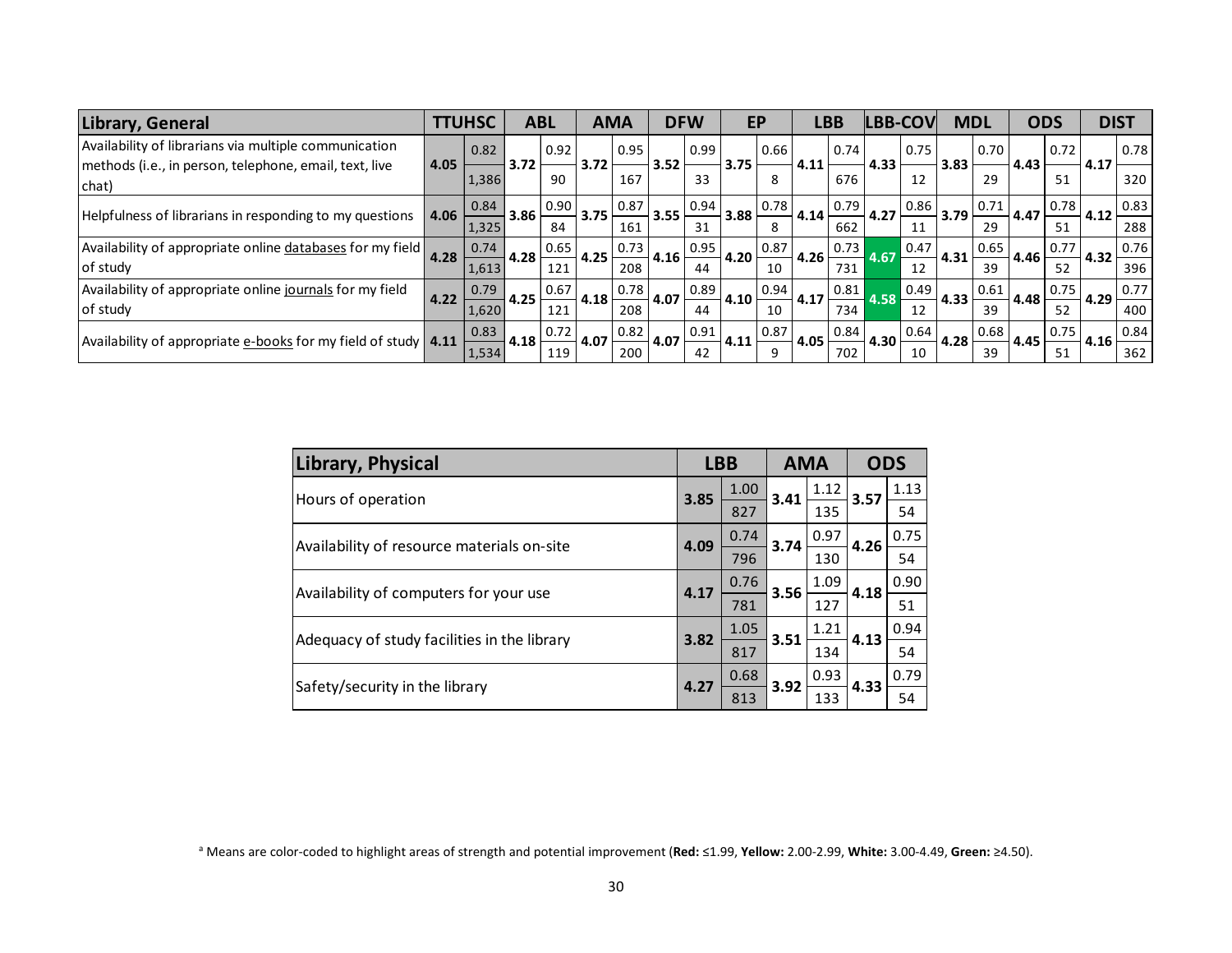| <b>Writing Center</b>                                 |        |      |        | ABL  |      | <b>AMA</b> |      | <b>DFW</b> |      |      |      | LBP                  |        |      | <b>MDI</b> |      |            |      | <b>DIST</b> |      |
|-------------------------------------------------------|--------|------|--------|------|------|------------|------|------------|------|------|------|----------------------|--------|------|------------|------|------------|------|-------------|------|
| How satisfied were you with the services you received |        | 0.87 | 4.00   | 0.50 | 4.09 | 0.93       |      | 0.50       | 4.00 | 0.00 | 4.18 | 0.90                 | 4.25 ' | 0.43 | $\sim$     | 0.47 | 4.40'      | 0.49 | 4.26        | 0.89 |
| from the TTUHSC Writing Center?                       | l 4.20 | 289  |        |      |      | $\sim$     |      |            |      |      |      | $\sim$ $\sim$ $\sim$ |        |      | 4.33       |      |            |      |             | 108  |
| How satisfied are you with the monthly workshops      |        | 0.73 | $\sim$ |      | ַ הח |            | 4.00 | 0.00       |      |      | 4.21 | 0.69                 | 4.00   |      |            | 0.00 | <u>າດດ</u> |      |             |      |
| presented by the TTUHSC Writing Center?               | 4.15   | 255  | 4.U/   | 30   | 3.JL | 48         |      |            |      |      |      | 143                  |        |      |            |      | 3.88       |      | 4.43        |      |

| <b>Student Business Services</b>          |      | <b>LTUHSC</b> |       | <b>ABL</b> |      | <b>AMA</b> |      | <b>DFW</b>         |      | EP                  |       | LBB               |       | LBB-COV | <b>MDL</b> |      |      | <b>ODS</b>         | <b>DIST</b> |                |
|-------------------------------------------|------|---------------|-------|------------|------|------------|------|--------------------|------|---------------------|-------|-------------------|-------|---------|------------|------|------|--------------------|-------------|----------------|
| Helpfulness of staff                      | 4.24 | 0.74          | 4.31  | 10.71      | 4.12 | 0.80       | 4.12 | $\vert 0.75 \vert$ |      | $\blacksquare$ 0.50 | 14.22 | 0.73 <sub>1</sub> | 14.25 | 0.60    | 4.46       | 0.50 | 4.27 | 0.66               | 4.30        | $\boxed{0.78}$ |
|                                           |      | 1,525         |       | 121        |      | 200        |      | 43                 | 4.56 | $\alpha$            |       | 691               |       | 12      |            | 27   |      | 49                 |             | 363            |
| Accuracy of information provided by staff | 4.22 |               | 4.29  | 0.73       | 4.13 | 0.79       | 4.12 | $\vert 0.75 \vert$ | 4.22 | 0.79                | 4.18  | 0.76              | 4.25  | 0.60    | 4.49       | 0.50 | 4.22 | 0.65               | 4.32        | 0.80           |
|                                           |      | 1,523         |       | 121        |      | 200        |      | 43                 |      | $\Omega$            |       | 690               |       | 12      |            | 37   |      | 49                 |             | 362            |
| Efficiency of services                    |      | 0.79          | 4.26' | 10.78      |      | 0.82       | 4.09 | 0.86               |      | 0.68                | 4.16  | 0.78              | 4.25  | 0.60    | 4.46       | 0.55 | 4.20 | $\vert 0.70 \vert$ | 4.32        | 0.79           |
|                                           | 4.21 | 1,529         |       | 122        | 4.11 | 200        |      | 43                 | 4.44 | $\alpha$            |       | 693               |       | 12      |            | 37   |      | 49                 |             | 364            |

| <b>Office of Institutional Health</b>     |      | <b>LTUHSC</b> | <b>ABL</b> |      | <b>AMA</b> |      | <b>DFW</b> |                    | EP   |      | <b>LBB</b> |                    | LBB-COV |                    | <b>MDL</b> |      | <b>ODS</b> |      | <b>DIST</b> |      |
|-------------------------------------------|------|---------------|------------|------|------------|------|------------|--------------------|------|------|------------|--------------------|---------|--------------------|------------|------|------------|------|-------------|------|
| Helpfulness of staff                      | 4.20 |               | 4.16       | 0.79 | 4.06       | 0.87 | 3.95       | 10.79 <sub>1</sub> | 3.63 | 0.86 | 4.24       | $\vert 0.73 \vert$ |         | $\vert 0.50 \vert$ | 4.29       | 0.66 | 4.33       |      | $-4.22$     | 0.78 |
|                                           |      | 1,387         |            | 114  |            | 197  |            | 42                 |      | 8    |            | 682                |         | 12                 |            | 35   |            | 46   |             | 251  |
| Accuracy of information provided by staff |      | 0.75          | 4.16       | 0.85 |            | 0.83 |            | 0.74               |      | 0.78 |            | 0.71               |         | $\vert 0.50 \vert$ |            | 0.67 |            | 0.66 |             | 0.77 |
|                                           | 4.21 | 1,390         |            | 114  | 4.10       | 198  | 4.02       | 42                 | 3.88 | 8    | 4.25       | 683                | 4.50    | 12                 | 4.31       | 35   | .4.33      | 46   | 14.22       | 252  |
| <b>Efficiency of services</b>             |      | 0.77          | 4.17       | 0.82 |            | 0.88 |            | $\vert 0.75 \vert$ |      | 0.83 | 4.25       | 0.74               |         | 0.50               | 4.29       | 0.66 |            | 0.66 | 4.24        | 0.76 |
|                                           | 4.21 | 1,389         |            | 114  | 4.08       | 197  | 4.10       | 42                 | 3.75 | 8    |            | 683                |         | 12                 |            | 35   | 4.33       | 46   |             | 252  |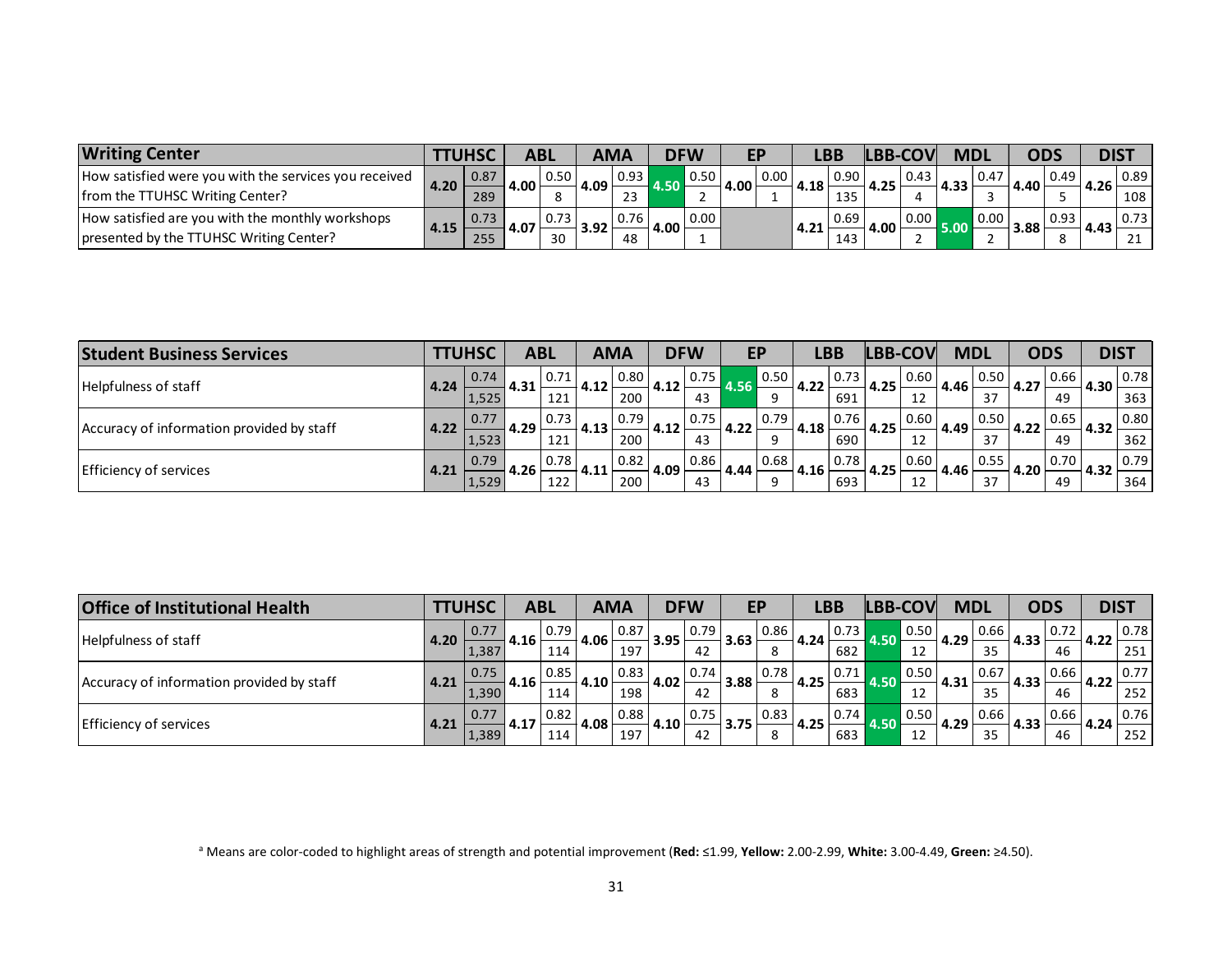| <b>Financial Aid</b>                      |      | TTUHSC       |                    | <b>ABL</b> |      | <b>AMA</b> |      | <b>DFW</b>         |      | EP   | LBB  |                    |      | LBB-COV |      | <b>MDL</b> | <b>ODS</b> |      | <b>DIST</b> |      |
|-------------------------------------------|------|--------------|--------------------|------------|------|------------|------|--------------------|------|------|------|--------------------|------|---------|------|------------|------------|------|-------------|------|
| Helpfulness of staff                      | 4.27 | 0.75<br>4.44 | $\vert 0.58 \vert$ | 4.22       | 0.80 | 4.21       | 0.86 | 4.22               | 0.63 | 4.23 | 0.74 | 4.45               | 0.50 | 4.39    | 0.63 | 4.16       | 0.79       | 4.31 | 0.78        |      |
|                                           |      | 1,423        |                    | 117        |      | 198        |      | 42                 |      | q    |      | 643                |      | 11      |      | 38         |            | 45   |             | 320  |
| Accuracy of information provided by staff | 4.25 | 0.75         | 4.38               | 10.61      | 4.20 | 0.80       | 4.17 | $\vert 0.72 \vert$ | 4.00 | 0.94 | 4.20 | 0.75               |      | 0.50    |      | 0.55       | 4.20       | 0.62 | 4.32        | 0.77 |
|                                           |      | 1.419        |                    | 117        |      | 198        |      | 42                 |      | Q    |      | 639                |      | ᆠ       |      | 38         |            | 45   |             | 320  |
| <b>Efficiency of services</b><br>4.24     |      | 0.77         |                    | 0.68       |      | 0.77       | 4.15 | 0.81               |      | 0.74 |      | $\vert 0.76 \vert$ |      | 0.50    |      | 0.55       |            | 0.84 |             | 0.81 |
|                                           |      | 1,427        | 4.35               | 117        | 4.23 | 198        |      | 41                 | 4.11 | Q    | 4.20 | 641                | 4.53 | 11      | 4.47 | 38         | 4.09       | 45   | 4.31        | 327  |

| <b>Registrar</b>                          |      | <b>TTUHSC</b> | <b>ABL</b> |                    | <b>AMA</b> |      | <b>DFW</b> |                    |      | ЕP   | LBB      |      | LBB-COV |      | <b>MDL</b>        |      | <b>ODS</b> |      | <b>DIST</b> |              |
|-------------------------------------------|------|---------------|------------|--------------------|------------|------|------------|--------------------|------|------|----------|------|---------|------|-------------------|------|------------|------|-------------|--------------|
| Helpfulness of staff                      | 4.23 | 0.75          | 4.38'      | 0.67               | 4.13       | 0.80 | 3.93       | $\vert 0.94 \vert$ | 4.30 | 0.64 | 4.22     | 0.71 | 1.09    | 0.67 | 4.32              | 0.62 | 4.21       | 0.77 | 4.30        | 0.77         |
|                                           |      | 1,498         |            | 121                |            | 199  |            | 42                 |      | 10   |          | 669  |         | 11   |                   | 37   |            | 47   |             | 362          |
| Accuracy of information provided by staff |      | 0.74          |            | $\vert 0.72 \vert$ |            | 0.84 |            | 0.86               |      | 0.46 |          | 0.69 | 4.09    | 0.90 |                   | 0.65 |            | 0.67 | 4.29        | $\vert 0.77$ |
|                                           | 4.23 | 1,498         | 4.33       | 122                | 4.12       | 198  | 3.93       | 42                 | 4.30 | 10   | 14.22    | 670  |         | 11   | 4.30              | 37   | 4.28       | 47   |             | 361          |
| Efficiency of services<br>4.21            |      | 0.77          | 4.37       | $\vert 0.69 \vert$ | 4.08       | 0.87 | $-3.79$    | 0.95               | 4.20 | 0.60 | $4.20 +$ | 0.72 | 13.91   | 0.90 | 4.30 <sub>1</sub> | 0.61 | 4.26       | 0.76 | 4.28        | $\vert$ 0.78 |
|                                           |      | 1,503         |            | 122                |            | 199  |            | 43                 |      | 10   |          | 672  |         | 11   |                   | 37   |            | 47   |             | 362          |

| <b>Office of Student Services</b>         |       | <b>TTUHSC</b> | <b>ABL</b> |        | <b>AMA</b> |      | <b>DFW</b> |                    | EP   |      | LBB  |                    | LBB-COV |      | <b>MDL</b> |      | <b>ODS</b> |      | <b>DIST</b> |      |
|-------------------------------------------|-------|---------------|------------|--------|------------|------|------------|--------------------|------|------|------|--------------------|---------|------|------------|------|------------|------|-------------|------|
| Helpfulness of staff                      | 14.29 | 0.74          | 4.48'      | l 0.71 | 4.27       | 0.89 | 4.10       | $\vert 0.93 \vert$ | 4.50 | 0.50 | 4.28 | $\vert 0.71 \vert$ | 4.50    | 0.50 | 4.29       | 0.62 | 4.33       | 0.66 | 4.28        | 0.71 |
|                                           |       | 1.407         |            | 121    |            | 206  |            | 41                 |      | 8    |      | 667                |         | 12   |            | 34   |            | 46   |             | 272  |
| Accuracy of information provided by staff | 4.29  | 0.73          |            | 0.67   | 4.20       | 0.90 | 14.10      | $\vert 0.93 \vert$ |      | 0.70 |      | 0.69               |         | 0.50 |            | 0.63 |            | 0.71 |             | 0.70 |
|                                           |       | 1,405         | .50        | 121    |            | 206  |            | 41                 | 4.38 |      | 4.28 | 666                |         | 12   | 4.32       | 34   | 4.28       | 46   | 4.28        | 271  |
| <b>Efficiency of services</b>             | 4.27  | 0.75          | 4.48       | 0.71   | 4.20       | 0.91 | 4.12       | 0.94               |      | 0.50 | 4.25 | 0.71               |         | 0.50 | 4.29       | 0.62 | 1.30       | 0.69 | 14.27       | 0.71 |
|                                           |       | 1,407         |            | 121    |            | 206  |            | 41                 |      | -8   |      | 667                |         | 12   |            | 34   |            | 46   |             | 272  |